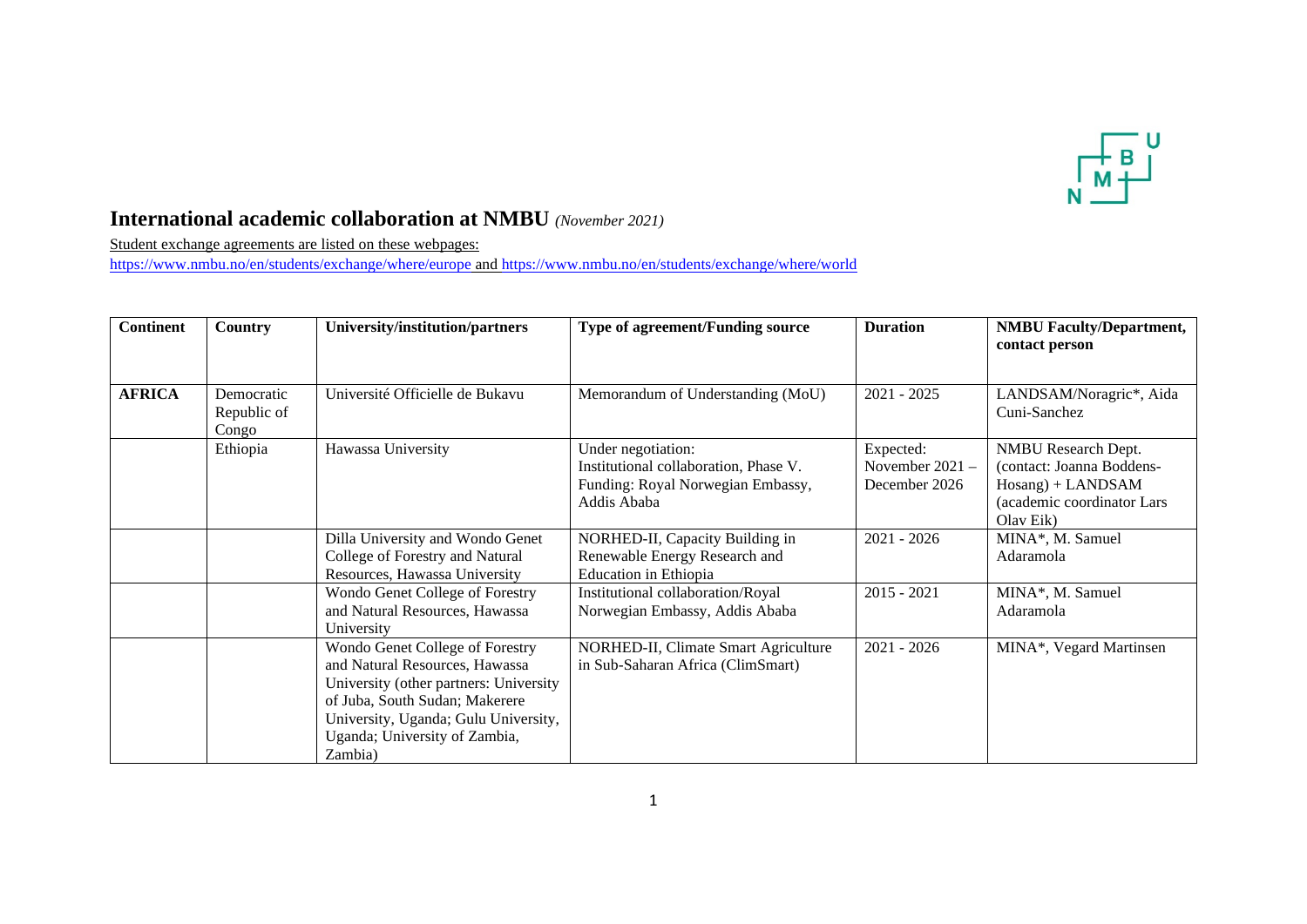|                                                                      | Mekelle University, Hawassa<br>University (other partners: CICERO,<br>World Agroforestry Centre, Kenya)                                                                                                                                                                                                                                                        | NFR/NORGLOBAL2                                                                                                                                                                                                        | $2020 - 2023$ | MINA*, Meley Rannestad                               |
|----------------------------------------------------------------------|----------------------------------------------------------------------------------------------------------------------------------------------------------------------------------------------------------------------------------------------------------------------------------------------------------------------------------------------------------------|-----------------------------------------------------------------------------------------------------------------------------------------------------------------------------------------------------------------------|---------------|------------------------------------------------------|
|                                                                      | Mekelle University (other partners:<br>University of Queensland,<br>Wageningen Univ.,)                                                                                                                                                                                                                                                                         | NFR/NORGLOBAL2                                                                                                                                                                                                        | $2020 - 2023$ | HH*, Stein Holden                                    |
| Ethiopia,<br>Malawi,<br>Kenya,<br>Rwanda,<br>Tanzania, and<br>others | Several                                                                                                                                                                                                                                                                                                                                                        | EU Horizon 2020 research project<br>"Innovations in Technology, Institutional<br>and Extension Approaches towards<br>Sustainable Agriculture and enhanced<br>Food and Nutrition Security in Africa"<br>(InnovAfrica). | $2017 - 2021$ | LANDSAM/Noragric*, Ruth<br>Haug. Coordinator: NIBIO. |
| Ghana                                                                | University of Ghana; University for<br>Development Studies; Kwame<br>Nkrumah University of Science and<br>Technology (other partner:<br>University of Lagos, Nigeria)                                                                                                                                                                                          | NORHED-II, Capacity Building in<br>Aquatic and Environmental Health in West<br>Africa                                                                                                                                 | $2021 - 2026$ | VET*, Øystein Evensen                                |
| Kenya                                                                | University of Nairobi; Mbeya<br>University of Science and<br>Technology; Egerton University;<br>(other partners: Lilongwe University<br>of Agriculture and Natural Resources<br>(LUANAR), Malawi; University of<br>Eduardo Mondlane, Mozambique;<br>University of Dar es Salaam,<br>Tanzania; Makerere University,<br>Uganda; University of Zambia,<br>Zambia) | NORHED-II, Enhanced Capacity for<br>Aquatic Resources in East and South<br>Africa                                                                                                                                     | $2021 - 2026$ | VET*, Stephen Mutoloki                               |
|                                                                      | Moi University                                                                                                                                                                                                                                                                                                                                                 | DIKU/NORPART. Strengthening<br>education, research and innovation<br>capacity in sustainable energy for<br>economic development                                                                                       | $2021 - 2027$ | MINA*, Muyiwa Samuel<br>Adaramola                    |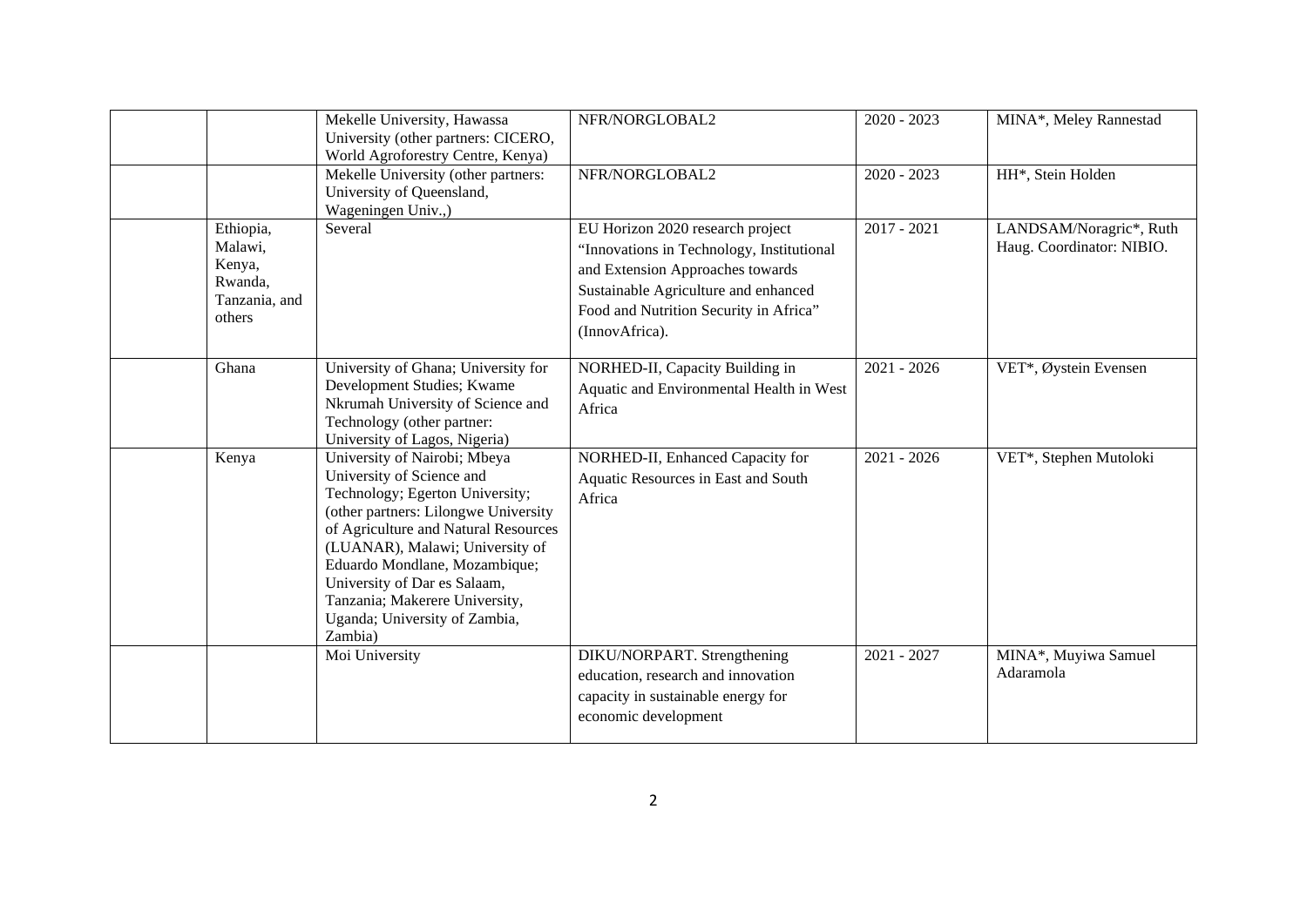| Malawi     | Lilongwe University of Agriculture<br>and Natural Resources (LUANAR)                                                                                                                             | Student exchange, institutional cooperation                                                                                                                                                                                                         | Ongoing       | School of Business and<br>Economics (HH)*, Stein<br>Holden |
|------------|--------------------------------------------------------------------------------------------------------------------------------------------------------------------------------------------------|-----------------------------------------------------------------------------------------------------------------------------------------------------------------------------------------------------------------------------------------------------|---------------|------------------------------------------------------------|
|            | Lilongwe University of Agriculture<br>and Natural Resources (LUANAR)                                                                                                                             | NORHED II, SMARTEX project                                                                                                                                                                                                                          | $2021 - 2024$ | HH*/Stein Holden                                           |
|            | Lilongwe University of Agriculture<br>and Natural Resources (LUANAR)                                                                                                                             | NORHED-II, see under Kenya                                                                                                                                                                                                                          | 2021 - 2026   | VET*, Stephen Mutoloki                                     |
|            | Lilongwe University of Agriculture<br>and Natural Resources (LUANAR)                                                                                                                             | FoodMa programme, funded by Royal<br>Norwegian Embassy, Malawi                                                                                                                                                                                      | $2021 - 2024$ | LANDSAM*, Lars Olav Eik                                    |
|            | Department of Agricultural<br>Research Services, Lilongwe<br>University of Agriculture and<br>Natural Resources (LUANAR). Other<br>partners: Makerere University (UG),<br>Maseno University (KE) | Building Capacity for Innovation and<br><b>Advancement of Climate Smart</b><br>Agriculture in East and Southern Africa.<br>Funded by DIKU/NORPART.                                                                                                  | $2021 - 2027$ | HH*/Roberto Garcia                                         |
| Mali       | International Institute of Tropical<br>Agriculture                                                                                                                                               | Research project funded by Norwegian<br>Ministry of Foreign Affairs. Climate Smart<br>Technologies for Improved Livelihoods<br>and Food Security in Mali                                                                                            | $2019 - 2024$ | LANDSAM/Noragric*, Jens<br>B. Aune                         |
|            | Institut d'Economie Rural                                                                                                                                                                        | Research project funded by Norwegian<br>Ministry of Foreign Affairs. Adaptation de<br>l'agriculture et l'élévage au changements<br>climatiques-phase 2                                                                                              | $2018 - 2023$ | LANDSAM/Noragric*, Jens<br>B. Aune                         |
| Mozambique | University Eduardo Mondlane (other<br>partners: International Center for<br>Climate Change and Development,<br>Bangladesh; Pokhara University,<br>Nepal; Makerere University, Uganda)            | NORHED-II, COLOCAL project                                                                                                                                                                                                                          | $2021 - 2026$ | LANDSAM*, Synne Movik                                      |
|            | University of Eduardo Mondlane                                                                                                                                                                   | NORHED-II, see under Kenya                                                                                                                                                                                                                          | 2021 - 2026   | VET*, Stephen Mutoloki                                     |
| Niger      | Institut National de la Recherche<br>Agronomique du Niger (INRAN) +<br><b>CARE</b>                                                                                                               | Research/development project funded by<br>Norwegian Ministry of Foreign Affairs<br>Projet de recherche et développement pour<br>la sécurité alimentaire et l'adaptation aux<br>changement climatiques des systèmes<br>ruraux de production au Niger | $2021 - 2026$ | LANDSAM/Noragric*, Jens<br>B. Aune                         |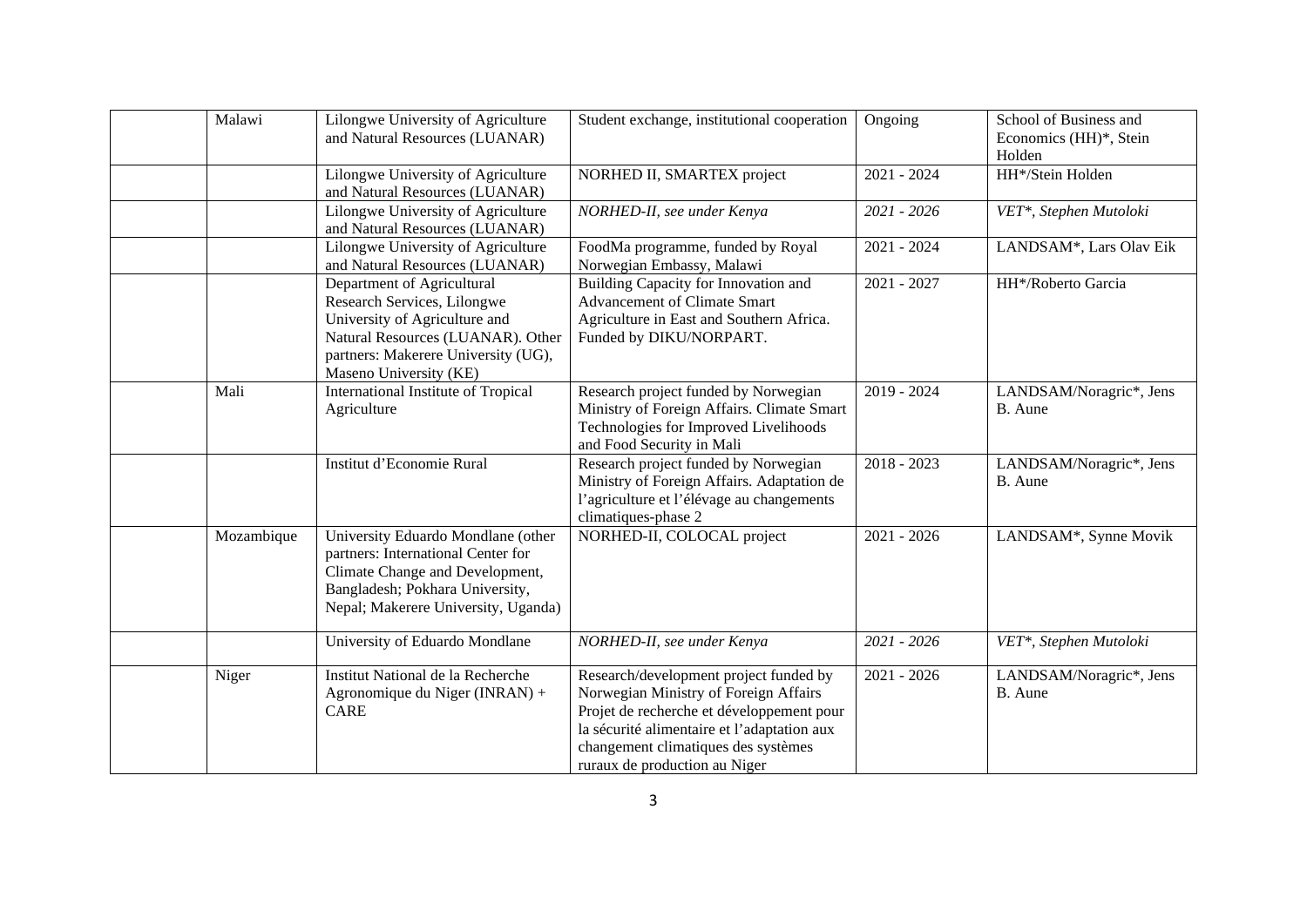|              | International Institute of Tropical<br>Agriculture                                                            | Research and development project funded<br>by the Norwegian Ministry of Foreign<br>Affairs. Climate Smart Technologies for<br>Improved Livelihoods and Food Security<br>in Niger. | $2019 - 2023$ | LANDSAM/Noragric*, Jens<br>B. Aune                                                        |
|--------------|---------------------------------------------------------------------------------------------------------------|-----------------------------------------------------------------------------------------------------------------------------------------------------------------------------------|---------------|-------------------------------------------------------------------------------------------|
| Nigeria      | University of Lagos                                                                                           | NORHED-II, see under Ghana                                                                                                                                                        | $2021 - 2026$ | VET*, Øystein Evensen                                                                     |
| South Africa | Southern African Wildlife College<br>(SADC registered)                                                        | MoU, NMBU + SAWC, institutional<br>collaboration, research/education                                                                                                              | 2019 - 2024   | LANDSAM/Noragric*, Pål<br>Vedeld/Thor S. Larsen                                           |
| South Sudan  | University of Juba                                                                                            | NORHED-II, ClimSmart project, see under<br>Ethiopia                                                                                                                               | $2021 - 2026$ | MINA*, Vegard Martinsen                                                                   |
| Tanzania     | St. John's University of Tanzania                                                                             | Institutional collaboration                                                                                                                                                       | 2019 - 2024   | LANDSAM/Noragric*, Tor<br>A. Benjaminsen                                                  |
|              | University of Dar es Salaam                                                                                   | NORHED-II, see under Kenya                                                                                                                                                        | $2021 - 2026$ | VET*, Stephen Mutoloki                                                                    |
|              | University of Dar es Salaam (other<br>partner: Makerere University<br>Business School, Uganda)                | NORHED-II, Energy Economics,<br>Governance and Research Competence<br>Building (EEGREC)                                                                                           | $2021 - 2026$ | School of Business and<br>Economics (HH)*/Olvar<br>Bergland                               |
| Uganda       | Mbarara University of Science and<br>Technology                                                               | Collaborative programme of research,<br>training, curriculum and institutional<br>development, exchange of faculty, students<br>and staff                                         | ongoing       | MINA*, Jan Vermaat                                                                        |
|              | Centre for African Research-<br>Northern Uganda Research Centre,<br>Gulu University,<br>Makerere University   | DIKU/NORPART. Partnership for<br>Education in Refugee-Host Contexts: Joint<br>learning towards food security and<br>sustainable development in Uganda                             | $2021 - 2027$ | LANDSAM*, Darley Jose<br>Kjosavik                                                         |
|              | Makerere University; Gulu<br>University; Norges Geotekniske<br>Institutt                                      | NFR/NORGLOBAL2                                                                                                                                                                    | $2020 - 2023$ | MINA* Jan Mulder, Vegard<br>Martinsen                                                     |
|              | Makerere University Business School<br>(MUBS).                                                                | NORHED II, EEGREC project, see under<br>Tanzania                                                                                                                                  | 2021 - 2026   | HH*/Olvar Bergland                                                                        |
|              | Makerere University                                                                                           | Partner in three NORHED-II projects, see<br>under Kenya, Mozambique (COLOCAL)<br>and Ethiopia/Wondo Genet College<br>(ClimSmart)                                                  | 2021 - 2026   | VET*, Stephen Mutoloki;<br>LANDSAM <sup>*</sup> , Synne Movik;<br>MINA*, Vegard Martinsen |
|              | Makerere University. Other partners:<br>Mbeya University of Science and<br>Technology (TZ), University of Dar | DIKU/NORPART. Promoting<br>Sustainability of Higher Education through<br>Global Collaboration, Student Program                                                                    | $2021 - 2027$ | VET/PRODMED, Mette<br>Helen Müller                                                        |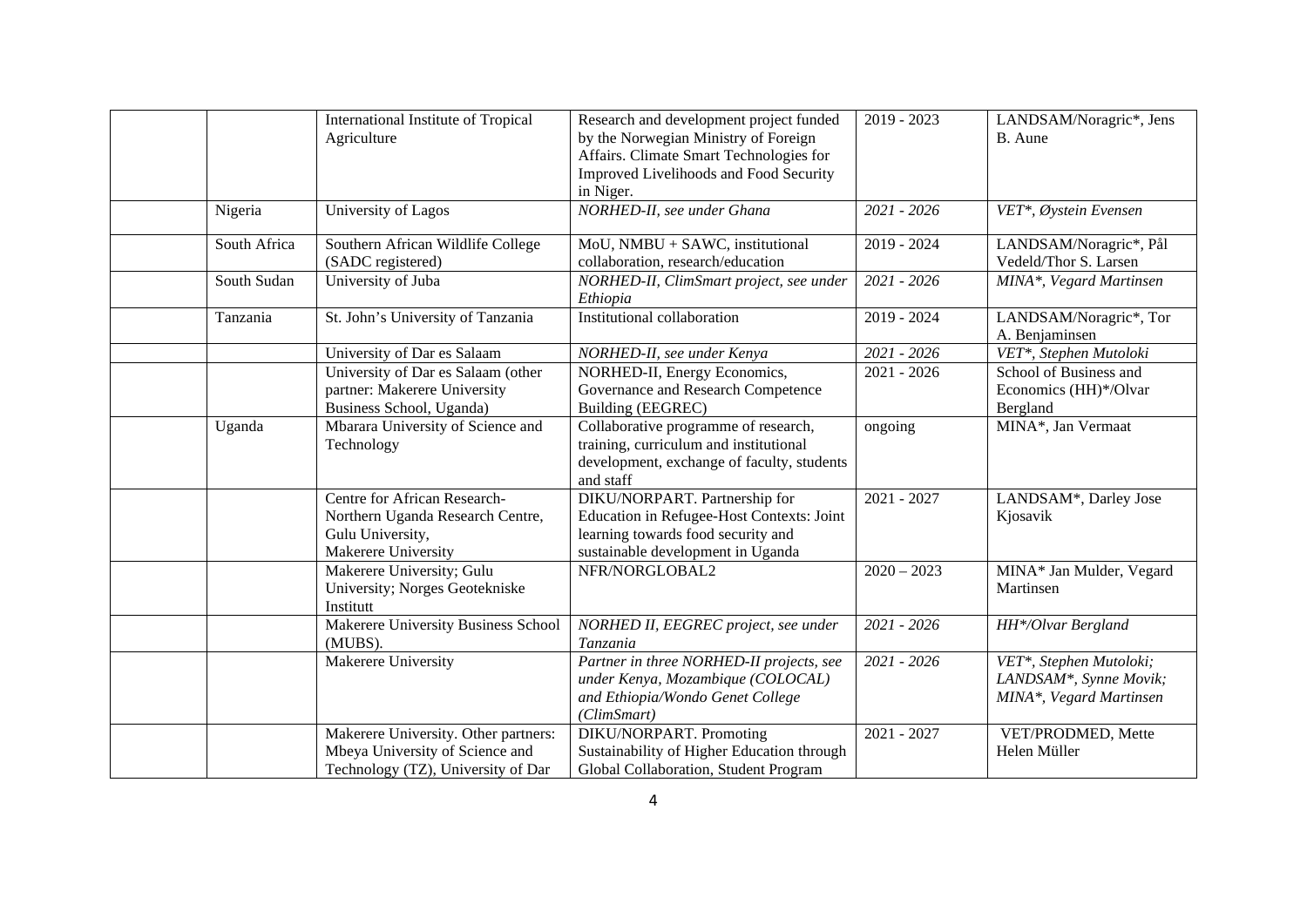|                                                                 |            | es Salaam (TZ), University of<br>Zambia (ZM)                                                                                                                                                                                                             | Development, Mobility and Training<br>(EDUPROMO)                                                                                                   |               |                                                    |
|-----------------------------------------------------------------|------------|----------------------------------------------------------------------------------------------------------------------------------------------------------------------------------------------------------------------------------------------------------|----------------------------------------------------------------------------------------------------------------------------------------------------|---------------|----------------------------------------------------|
|                                                                 | Zambia     | University of Zambia, Conservation<br>Farming Unit Zambia.                                                                                                                                                                                               | DIKU, NORPART programme. Academic<br>cooperation on sustainable, climate smart<br>agriculture                                                      | $2017 - 2022$ | MINA*, Jan Mulder                                  |
|                                                                 |            | University of Zambia                                                                                                                                                                                                                                     | Partner in two NORHED-II projects, see<br>under Kenya and Ethiopia/Wondo Genet<br>College (ClimSmart)                                              | 2021 - 2026   | VET*, Stephen Mutoloki;<br>MINA*, Vegard Martinsen |
| <b>ASIA</b> (incl.<br>Eurasia<br>and<br><b>Central</b><br>Asia) | Bangladesh | <b>International Center for Climate</b><br>Change and Development,<br>Bangladesh                                                                                                                                                                         | NORHED-II, COLOCAL project, see<br>under Mozambique                                                                                                | 2021 - 2026   | LANDSAM <sup>*</sup> , Synne Movik                 |
|                                                                 | China      | Chinese Academy of Sciences (CAS)<br>+ USA (University of Michigan and<br>the University of Arizona)                                                                                                                                                     | Chinese Academy of Sciences (CAS)                                                                                                                  | Ongoing       | MINA*, Kari Klanderud                              |
|                                                                 |            | Chinese Academy of Science (other<br>partners: University of Arizona,<br>USA; University of Pretoria, South<br>Africa; University of British<br>Columbia, Canada; University of<br>Bergen, Møreforskning AS, Norway)                                     | NFR/INTPART programme                                                                                                                              | $2019 - 2021$ | MINA*, Kari Klanderud,<br><b>Ruben Roos</b>        |
|                                                                 |            | Chinese Academy of Sciences (CAS)                                                                                                                                                                                                                        | NFR project "Safe kelp for food and feed -<br>controlling the transfer of iodine and<br>arsenic through the value chain"                           | $2021 - 2023$ | BIOVIT/IPV*, Åshild Ergon                          |
|                                                                 |            | Tsinghua University                                                                                                                                                                                                                                      | DIKU, UTFORSK programme. Sino-<br>Norwegian Partnership, SiNorSoil,<br>Sustainable soil management in response<br>to pollution and climate change. | $2016 - 2021$ | MINA*, Jan Mulder                                  |
|                                                                 |            | Tsinghua University (other partners:<br>Stiftelsen Norges Geotekniske<br>Institutt, NTNU University Museum,<br>section of Natural History,<br>University of Inner Mongolia,<br>Beijing Normal University,<br>Chinese Academy of Agricultural<br>Sciences | DIKU, UTFORSK programme. SafeGrass:<br>Mercury contamination and food safety in<br>grasslands (UTF-2020/10180)                                     | $2021 - 2024$ | MINA*, Jan Mulder                                  |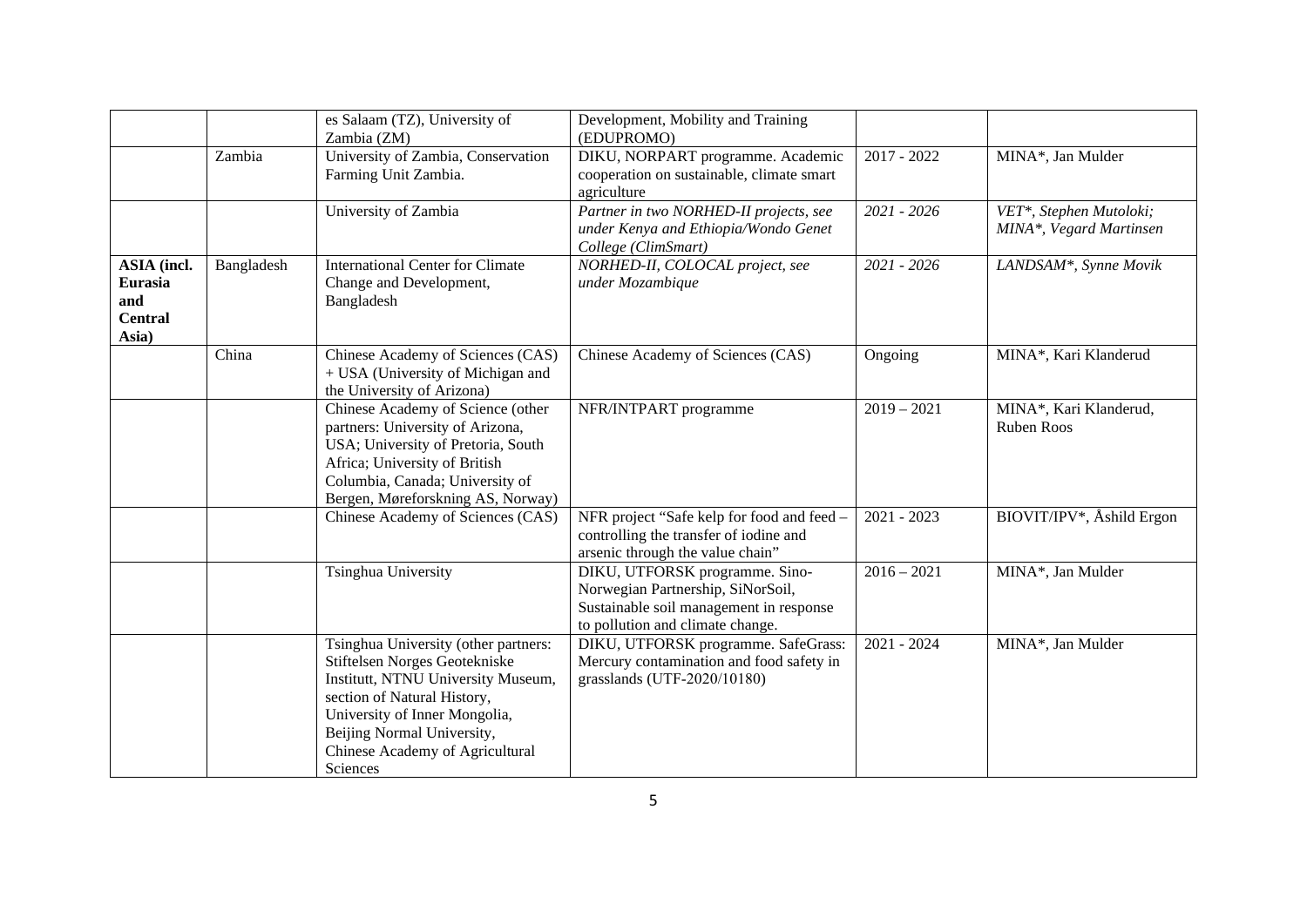|                | China Agricultural University Beijing | NENIM: N2O reducing bacteria in            | $2019 - 2021$ | KBM*, Lars Bakken                 |
|----------------|---------------------------------------|--------------------------------------------|---------------|-----------------------------------|
|                | (CAU)                                 | digestates (NFR)                           |               |                                   |
|                | Hangzhou Zhushi Biotechnology Co.     | Research Program Cooperation Agreement     | $2019 - 2022$ | BIOVIT*, Theo Meuwissen           |
|                |                                       | - Genomic Selection of Sonid Sheep in      |               |                                   |
|                |                                       | Inner Mongolia of China                    |               |                                   |
|                | East China Normal University          | NFR project "Safe and secure food from     | $2021 - 2024$ | BIOVIT/IPV*, Aruppillai           |
|                |                                       | field to fork: management of fungal        |               | Suthaparan                        |
|                |                                       | hazards in horticultural crops via optical |               |                                   |
|                |                                       | based strategies (HortiFood)"              |               |                                   |
|                | Harbin Institute of Technology        | MoU, incl. research, education, academic   | $2018 - 2023$ | KBM*/dean                         |
|                |                                       | exchange                                   |               |                                   |
|                | <b>Beijing Forestry University</b>    | MoU incl. research, education, academic    | $2018 - 2022$ | NMBU rectorate                    |
|                |                                       | exchange                                   |               |                                   |
|                | Inner Mongolia Agricultural           | MoU incl. research, education, academic    | $2015 - 2023$ | NMBU rectorate                    |
|                | University                            | exchange                                   |               |                                   |
|                | Jiangsu University                    | MoU incl. research, education, academic    | $2018 - 2022$ | NMBU rectorate                    |
|                |                                       | exchange                                   |               |                                   |
| China, Finland | Helsinki University; Kingenta Ltd,    | Promoting Peanuts, Industry financed       | $2017 - 2022$ | KBM <sup>*</sup> , Åsa Frostegård |
|                | Linshu                                | (Kingenta Ltd)                             |               |                                   |
| China,         | University of Warmia and Mazury in    | Erasmus+, CC WATER- Graduates for          | $2020 - 2023$ | REALTEK*, Harsha                  |
| Mongolia,      | Olsztyn, (PL), University of Applied  | Climate Change adapted water               |               | Ratnaweera                        |
| China, Sri     | Sciences and Arts in Lippe (DE),      | management                                 |               |                                   |
| Lanka, Poland  | University of Peradeniya (LK),        |                                            |               |                                   |
| and Germany    | Raja Rata University of Sri Lanka     |                                            |               |                                   |
|                | (LK), South Eastern University of Sri |                                            |               |                                   |
|                | Lanka (LK), Mongolian University of   |                                            |               |                                   |
|                | Science and Technology (MN),          |                                            |               |                                   |
|                | National University of Mongolia       |                                            |               |                                   |
|                | (MN), Qingdao Technological           |                                            |               |                                   |
|                | University (CN), Shenzhen Institutes  |                                            |               |                                   |
|                | of Advanced Technology - Chinese      |                                            |               |                                   |
|                | Academy (CN), Inner Mongolia          |                                            |               |                                   |
|                | University of Finance and Economics   |                                            |               |                                   |
|                | (CN)                                  |                                            |               |                                   |
| India          | Indian Institute of Technology        | Project: TAPESTRY 'Transformation as       | $2018 - 2021$ | LANDSAM/BYREG*, Synne             |
|                | Bombay (leader); Kyoto University,    | Praxis: Exploring Socially Just and        |               | Movik                             |
|                | Japan.                                | Transdisciplinary Pathways to              |               |                                   |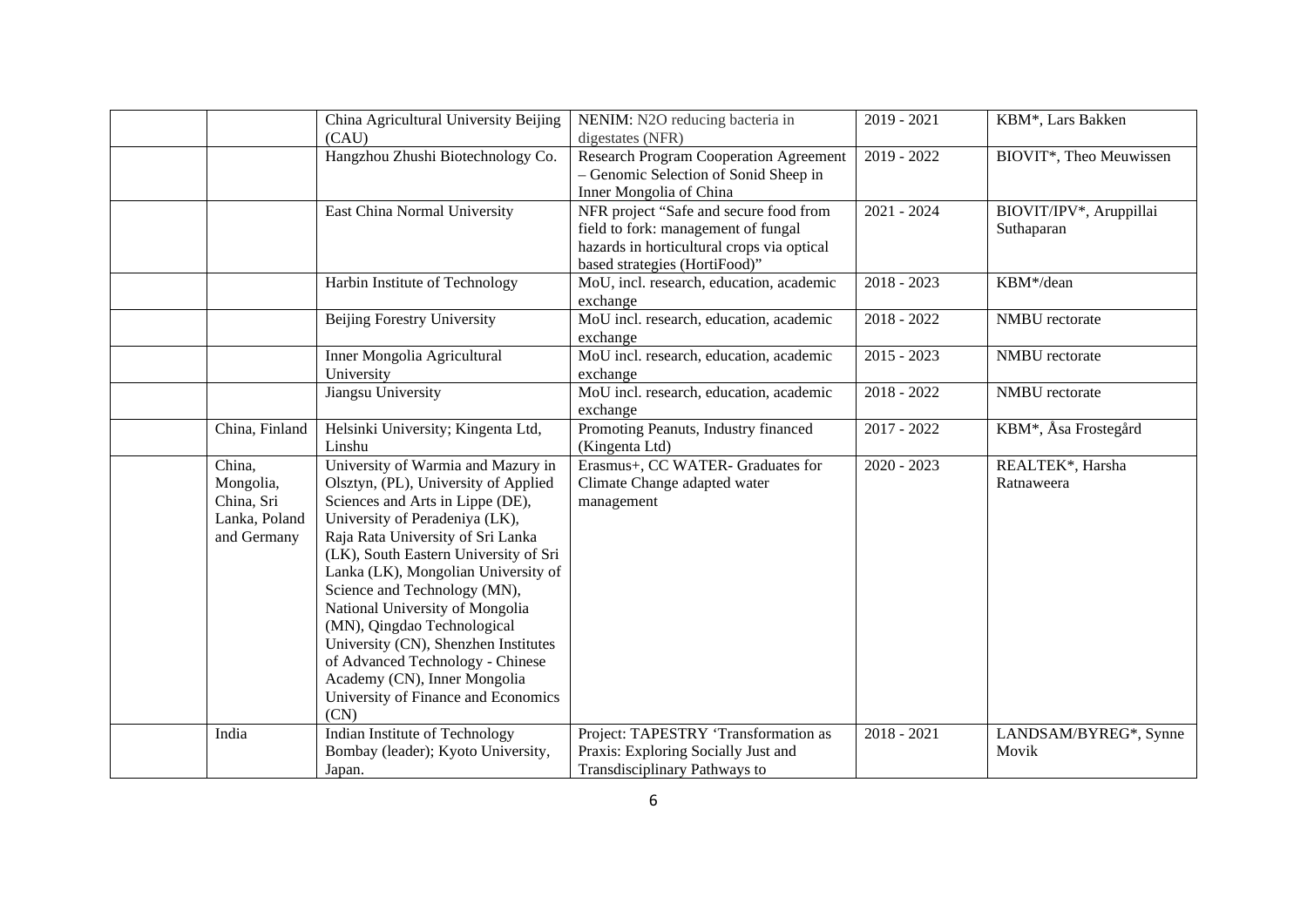|                  |            |                                        | Sustainability in Marginal Environments'.   |               |                                    |
|------------------|------------|----------------------------------------|---------------------------------------------|---------------|------------------------------------|
|                  |            |                                        | Funding: NORFACE + Belmont Forum            |               |                                    |
|                  | Laos       | University of Health Sciences          | NFR/FRIPRO funding: DENCLIM project         | $2018 - 2022$ | REALTEK*, Hans Overgaard           |
|                  | Nepal      | Pokhara University                     | NORHED-II, COLOCAL project, see             | 2021 - 2026   | LANDSAM <sup>*</sup> , Synne Movik |
|                  |            |                                        | under Mozambique                            |               |                                    |
|                  | Russia     | Tambov State University,               | Institutional Agreement, academic           | Ongoing       | REALTEK*, Arkadi                   |
|                  |            | Department of Mathematics, Physics     | cooperation                                 |               | Ponossov                           |
|                  |            | and Informatics                        |                                             |               |                                    |
|                  |            | Perm State University, Department of   | Institutional Agreement, academic           | Sept. 2011 -  | REALTEK*, John Wyller and          |
|                  |            | Mechanics and Mathematics              | cooperation                                 | ongoing       | Arkadi Ponossov                    |
|                  | Thailand   | Global Health Group International      | NFR 285188 - MY-SCHOOLS                     | $2018 - 2021$ | REALTEK*, Hans Overgaard           |
|                  |            | Co. Ltd.                               |                                             |               |                                    |
|                  |            | Asian Institute of Technology          | NFR/FRIPRO funded: DENCLIM project          | $2018 - 2022$ | REALTEK*, Hans Overgaard           |
| <b>ERUOPE</b>    | Latvia,    | University of Latvia; Lithuanian       | Improving adaptability and resilience of    | $2021 - 2024$ | BIOVIT/IPV*, Odd Arne              |
| /EEA             | Lithuania, | Research Centre for Agriculture and    | perennial ryegrass for safe and sustainable |               | Rognli                             |
|                  | Estonia    | Forestry; Tallinn University of        | food systems through CRISPR-Cas9            |               |                                    |
|                  |            | Technology                             | technology - EditGrass4Food                 |               |                                    |
|                  | Latvia,    | Lithuanian Research Centre for         | NOBALWHEAT - Breeding toolbox for           | $2021 - 2023$ | BIOVIT/IPV*, Morten                |
|                  | Lithuania, | Agriculture and Forestry; Institute of | sustainable food system of the Nordic and   |               | Lillemo                            |
|                  | Estonia    | Agricultural Resources and             | Baltic region                               |               |                                    |
|                  |            | Economics, Latvia; Estonian Crop       |                                             |               |                                    |
|                  |            | Research Institute; University of      |                                             |               |                                    |
|                  |            | Tartu, Estonia                         |                                             |               |                                    |
| <b>EUROPE/</b>   |            | 34 countries                           | COST Action CA18214The geography of         | $2019 - 2023$ | LANDSAM <sup>*</sup> , Mina Di     |
| <b>EU-funded</b> |            |                                        | New Working Spaces and impact on the        |               | Marino and REALTEK*,               |
|                  |            |                                        | periphery                                   |               | Seyed Hossein Chavoshi             |
|                  |            | 31 countries (SLU Main partner)        | COST Action PlantEd (CA18111)               | $2019 - 2023$ | BIOVIT/IPV*, Trine Hvoslef-        |
|                  |            |                                        |                                             |               | Eide                               |
|                  |            | 27 countries                           | CA19139 - Process-based models for          | $2020 - 2024$ | REALTEK*, Harsha                   |
|                  |            |                                        | climate impact attribution across sectors   |               | Ratnaweera                         |
|                  |            |                                        | https://www.cost.eu/actions/CA19139         |               |                                    |
|                  |            | 29 countries                           | CA19123 - Protection, Resilience,           | $2020 - 2024$ | REALTEK*, Zakhar                   |
|                  |            |                                        | Rehabilitation of damaged environment       |               | Maletskyi                          |
|                  |            |                                        | https://www.cost.eu/actions/CA19123         |               |                                    |
|                  |            | SLU, Université Paul Sabatier          | H2020 Marie Sklodowska-Curie ITN            | $2018 - 2022$ | BIOVIT*, May Bente                 |
|                  |            | Toulouse, University of Aberdeen,      | European Training Network: Pathogen         |               | Brurberg                           |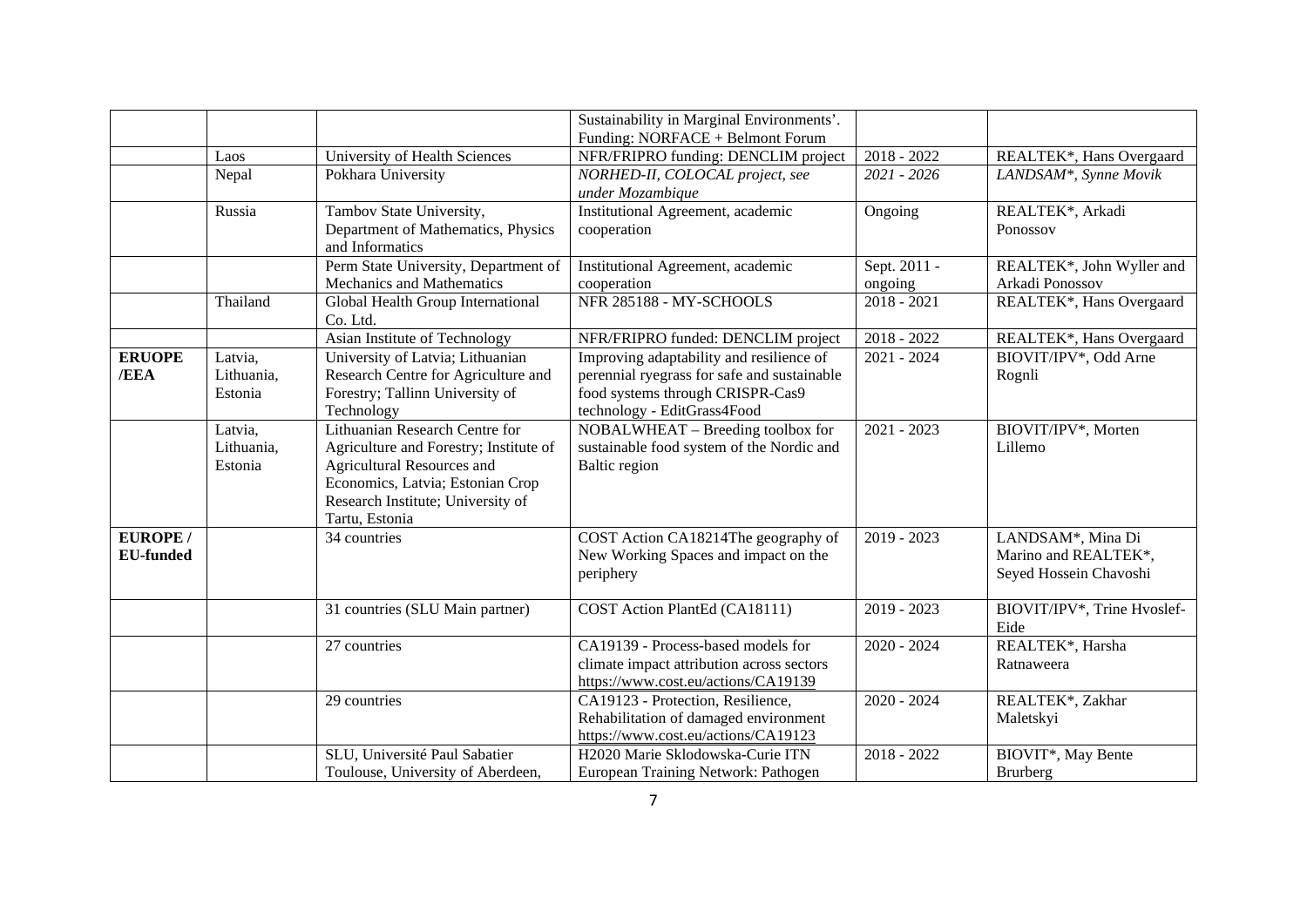|              | Wageningen University, UNITUS         | <b>Informed Resistance to Oomycete</b>           |               |                                    |
|--------------|---------------------------------------|--------------------------------------------------|---------------|------------------------------------|
|              | (Italia), Maribohilleshög, University | Diseases in Ecosystems, Agriculture and          |               |                                    |
|              | of Oxford, Solynta (Netherlands)      | Aquaculture                                      |               |                                    |
|              | 13 countries                          | H2020 – Nextfood (Innovative Science &           | $2018 - 2022$ | BIOVIT*, Geir Lieblein             |
|              |                                       | <b>Education for Sustainable Agriculture)</b>    |               |                                    |
|              | 38 institutions                       | H <sub>2020</sub> Research and Innovation action | $2017 - 2021$ | BIOVIT <sup>*</sup> , Åshild Ergon |
|              |                                       | 727312 Breeding Forage and Grain                 |               |                                    |
|              |                                       | Legumes to Increase EUs and China's              |               |                                    |
|              |                                       | Protein Self-sufficiency                         |               |                                    |
| Finland,     | Oulun Yliopisto, Ita-Suomen           | H2020 - 780598 - Mid-infrared                    | $2018 - 2021$ | REALTEK*, Achim Kohler             |
| Germany,     | Yliopisto, Pohjois-Savon              | arthroscopy innovative imaging system for        |               |                                    |
| Netherlands, | Sairaanhoitopiirin Kuntayhtyma,       | real-time clinical in depth examination          |               |                                    |
| Germany,     | Universiteit Utrecht, Nanoplus        | and diagnosis of degenerative joint              |               |                                    |
| Spain,       | Nanosystems and Technologies          | diseases                                         |               |                                    |
| Portugal     | Gmbh, Optoprecision Gmbh,             |                                                  |               |                                    |
|              | Innovacio i Recerca Industrial i      |                                                  |               |                                    |
|              | Sostenible SI, Art Photonics, Ineb-   |                                                  |               |                                    |
|              | Instituto Nacional de Engenharia      |                                                  |               |                                    |
|              | Biomedica, Asociacion Espanola de     |                                                  |               |                                    |
|              | Normalizacion, Photonics Finland      |                                                  |               |                                    |
|              | 10 partners, 7 European (non-         | H2020 - 871631 - RoBUTCHER                       | $2020 - 2023$ | REALTEK*, Alex Mason               |
|              | Norwegian)                            |                                                  |               |                                    |
|              | University of Bologna + partners      | H2020-ENV Climate action, environment,           | $2018 - 2022$ | LANDSAM*, Annegreth                |
|              |                                       | resource efficiency, and raw materials.          |               | Dietze-Schirdewahn                 |
|              |                                       | RURITAGE project,                                |               |                                    |
|              |                                       | https://www.nmbu.no/en/projects/node/35          |               |                                    |
|              |                                       | 006                                              |               |                                    |
|              | 15 partners                           | H2020 project "Community based policing          | $2015 - 2021$ | LANDSAM/Noragric*, Ingrid          |
|              |                                       | and post-conflict police reform"                 |               | Nyborg                             |
|              |                                       | (ICT4COP).                                       |               |                                    |
|              |                                       | https://www.nmbu.no/en/faculty/landsam/          |               |                                    |
|              |                                       | department/noragric/research/clusters/chsd       |               |                                    |
|              |                                       | /projects-and-activities/ict4cop/partner-        |               |                                    |
|              |                                       | institutions                                     |               |                                    |
|              | 23 partners in 11 European countries  | H <sub>2020</sub> - GA 818431                    | $2018 - 2022$ | KBM*, Davide Porcellato            |
|              |                                       | SIMBA - Sustainable Innovation of                |               |                                    |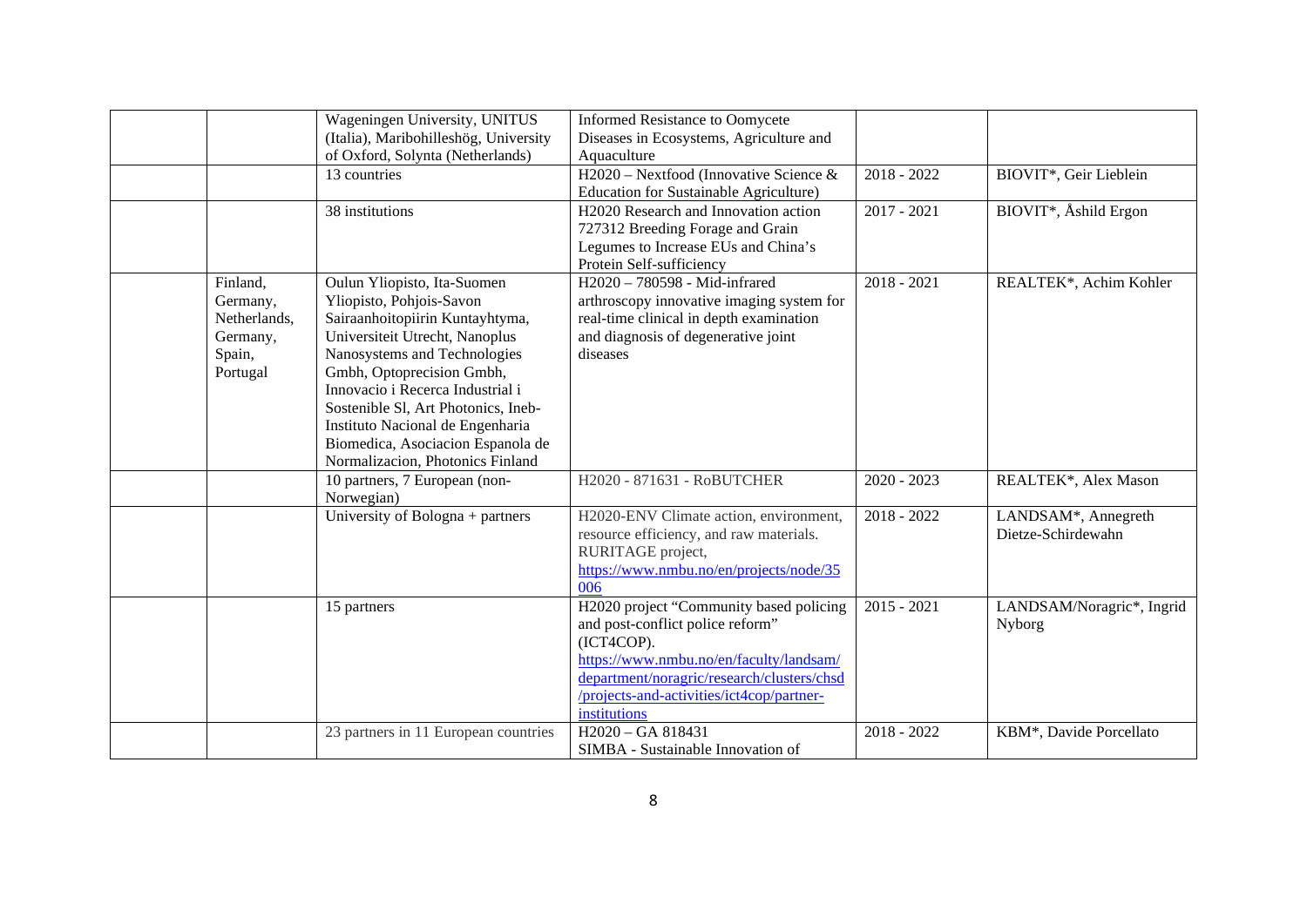|                |                                        | Microbiome Applications in the Food         |               |                          |
|----------------|----------------------------------------|---------------------------------------------|---------------|--------------------------|
|                |                                        | System                                      |               |                          |
|                |                                        |                                             |               |                          |
|                | 30 countries                           | COST Action CA15134 GroupHouseNet           | $2016 - 2021$ | VET/ProdMed*, Andrew     |
|                |                                        | Synergy for preventing damaging             |               | Janczak                  |
|                |                                        | behaviour in group housed pigs and          |               |                          |
|                |                                        | chickens.                                   |               |                          |
|                |                                        | http://www.cost.eu/COST_Actions/ca/CA       |               |                          |
|                |                                        | 15134?parties                               |               |                          |
|                |                                        | http://www.grouphousenet.eu/about-2         |               |                          |
|                |                                        | H2020 - NFR817992 - ERA-NET                 | $2020 - 2023$ | BIOVIT*, Phil Pope       |
|                |                                        | BlueBio: ImproveAFish                       |               |                          |
|                | Network of 45 countries                | <b>ISEKI-Food Association – Integrating</b> | Ongoing       | KBM*, Trude Wicklund     |
|                |                                        | Safety and Environment Knowledge In         |               |                          |
|                |                                        | Food towards European Sustainable           |               |                          |
|                |                                        | Development                                 |               |                          |
|                | European Molecular Biology             | JPIAMR-funded consortium project            | 2019 - 2022   | KBM*, Morten Kjos        |
|                | Laboratory (EMBL-Heidelberg),          |                                             |               |                          |
|                | Germany; University of Lausanne,       |                                             |               |                          |
|                | Switzerland.                           |                                             |               |                          |
|                | $>5$ countries                         | EU H2020 BBI-JU project                     | $2018 - 2021$ | KBM*, Dzung Diep         |
|                |                                        |                                             |               |                          |
| Belgium,       | Moverim Consulting sprl, Istituto      | $H2020 - 893135$ - Energy and Seismic       | $2020 - 2024$ | REALTEK*, Roberto Tomasi |
| Italy, Cyprus, | Autonomo case Popolari di              | <b>Affordable Renovation solutions</b>      |               |                          |
| Austria,       | Catania, engineering - ingegneria      |                                             |               |                          |
| Turkey,        | Informatica spa, Deloitte limited,     |                                             |               |                          |
| Greece, the    | buildings Performance Institute        |                                             |               |                          |
| Netherlands    | Europe Asbl, pink gmbh - Energie-      |                                             |               |                          |
|                | und Speichertechnik, sampas bilisim    |                                             |               |                          |
|                | ve Iletisim sistemleri Sanayi ve       |                                             |               |                          |
|                | ticaret a.s. Salfo and Associates sa - |                                             |               |                          |
|                | Engineering & Management               |                                             |               |                          |
|                | Consultants, Timmerfabriek Webo bv     |                                             |               |                          |
| Germany,       | Universitaet Ulm, Universität für      | H2020 - 101016444 - Photonfood              | $2021 - 2024$ | REALTEK*, Achim Kohler   |
| Austria, the   | Bodenkultur Wien, Wageningen           |                                             |               |                          |
| Netherlands,   | Universiteit, Nemzeti Élelmiszerlánc-  |                                             |               |                          |
| Hungary,       | Biztonsági Hivatal, Nanoplus           |                                             |               |                          |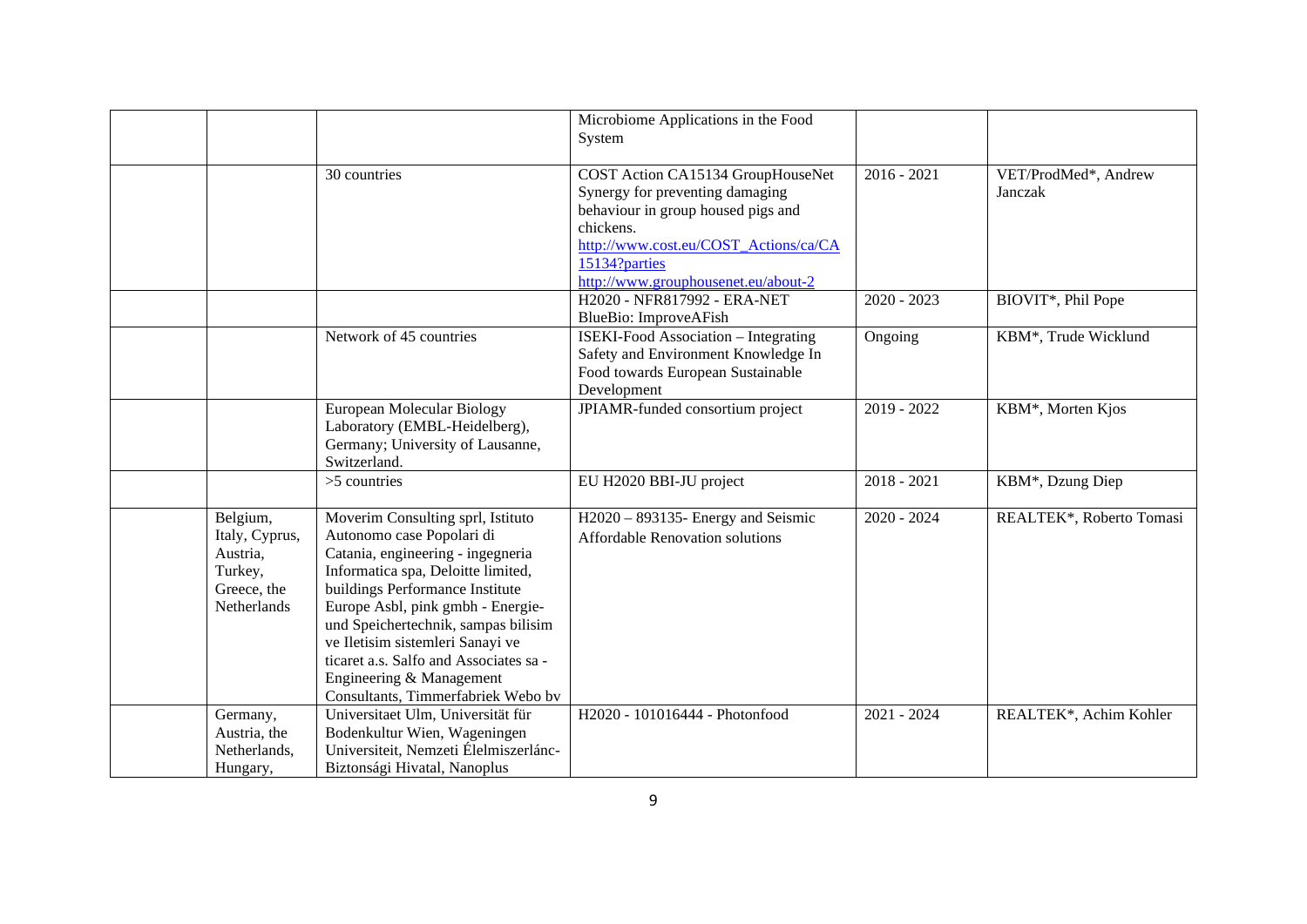| Spain,<br>Switzerland,<br>Belgium | Nanosystems and Technologies<br>GmbH, Romer Labs Division<br>Holding GmbH, IRIS Technology<br>Solutions, Sociedad Limitada,<br>Accelopment Schweiz AG, BIGH<br>ANDERLECHT SPRL, Seeberger<br>GmbH, Hahn-Schickard-Gesellschaft<br>für angewandte Forschung e.V.                                                                            |                                                                                                    |               |                                          |
|-----------------------------------|--------------------------------------------------------------------------------------------------------------------------------------------------------------------------------------------------------------------------------------------------------------------------------------------------------------------------------------------|----------------------------------------------------------------------------------------------------|---------------|------------------------------------------|
|                                   | <b>INTERREG.</b> Province of Groningen,<br>the Netherlands, Foundation De Zilte<br>Smaak, NL, SPNA Agroresearch NL,<br>Salt Farm Foundation NL, Wadden<br>academy NL, VIFU DK, Taste of<br>Denmark DK, Oekowerk Emden<br>Germany, University of Lincoln UK,<br>University of Gothenburg Sweden,<br>ILVO Belgium, Flemish Land<br>Agency B. | Salfar Saline Farming - Innovative<br>agriculture to protect environmental and<br>economic growth. | $2017 - 2022$ | MINA*, Åsgeir Almås                      |
|                                   | ERA-NET co-funded (Biodiversa),<br>EU via NFR, Univ East Anglia,<br>IRSTEA Montpellier, Virginia<br>Polytechnic,                                                                                                                                                                                                                           | <b>BONDS</b> balancing biodiversity<br>conservation in Amazonian wetlands                          | $2019 - 2021$ | MINA*, Torbjørn Haugaasen                |
|                                   | HERA Co-funding EU via NFR,<br>University of Copenhagen Denmark,<br>ETH Zürich Switzerland, 'Federico<br>II' University Italy                                                                                                                                                                                                              | PuSH Public Spaces in Social Housing                                                               | $2019 - 2022$ | LANDSAM <sup>*</sup> , Melissa<br>Murphy |
|                                   | ERA-NET JPI WATER cofund, EU<br>via NFR: NIVA, IGB Berlin, Univ<br>Rennes, UNIV Federal do Parana,<br>Rhodes Univ South Africa                                                                                                                                                                                                             | MADMACS, development of aquatic<br>macrophytes                                                     | $2019 - 2022$ | MINA*, Jan Vermaat                       |
|                                   | FACCE-ERA-GAS co-funded, EU<br>via NFR. National University of<br>Ireland, TEAGASC Ireland, Aarhus<br>Univ DK, Thunen Inst Germany,<br>SLU, Univ Helsinki Finland, NERC                                                                                                                                                                    | MAGGE pH Mitigating agricultural<br>greenhouse gas emissions by improved pH<br>management of soils | $2017 - 2021$ | MINA*, Peter Dörsch                      |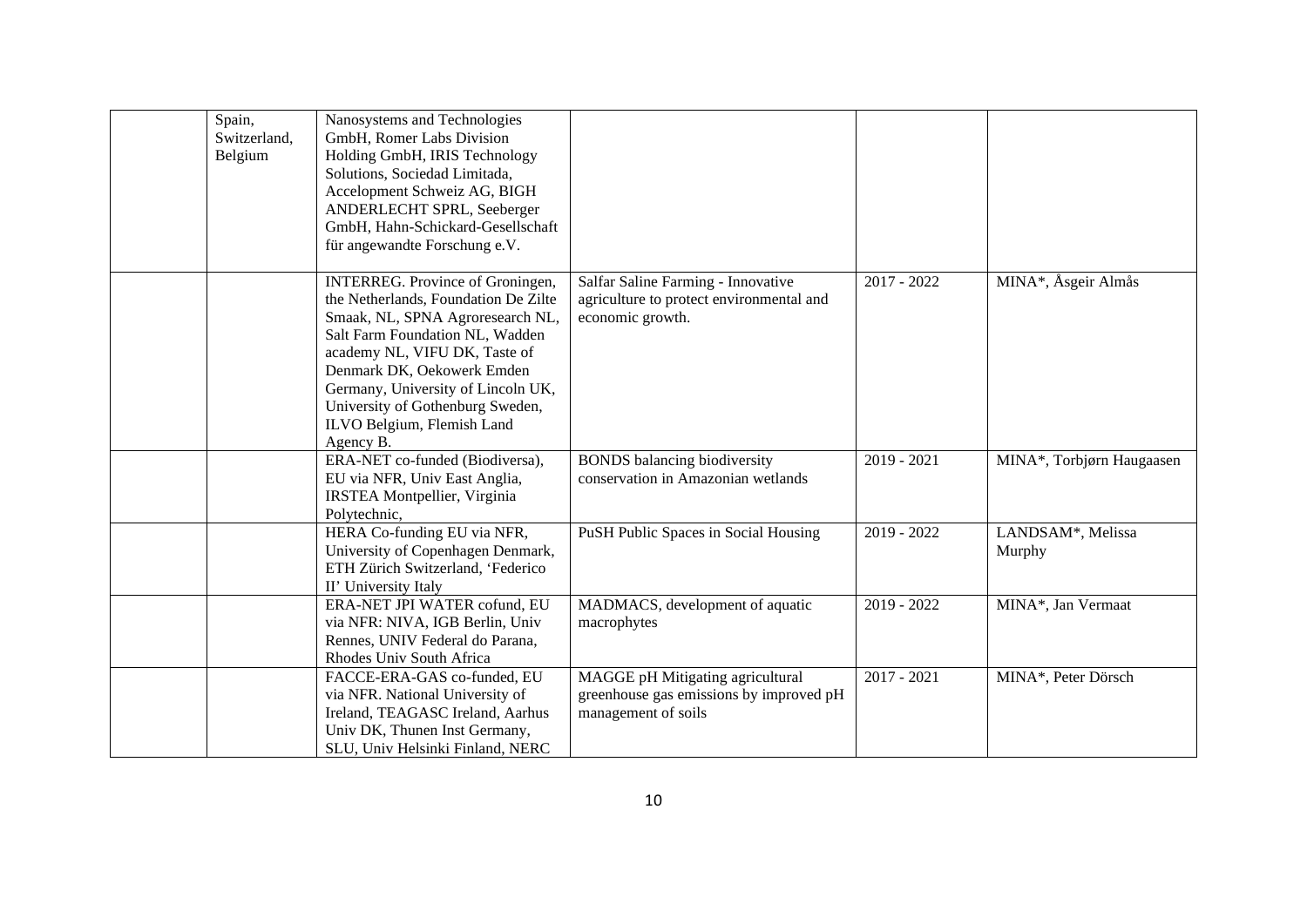| UK, INRA France, Univ Otago New<br>Zealand                      |                                       |               |                        |
|-----------------------------------------------------------------|---------------------------------------|---------------|------------------------|
| Many partners. See website:                                     | H2020 IA SFS 48. SiEUGreen Resilient  | $2018 - 2022$ | MINA*, Petter Jensen   |
| https://www.nmbu.no/en/projects/sie                             | and resource-efficient value chains.  |               |                        |
| ugreen/node/33440                                               |                                       |               |                        |
| The Queen's University of Belfast                               | H2020-MSCA-ITN-2016, PROTECTED        | $2016 - 2021$ | VET/PRODMED*, Erik     |
| (Coordinator), Universite de Liege,                             |                                       |               | Ropstad                |
| The University Court of the                                     |                                       |               |                        |
| University of Aberdeen, Universidad                             |                                       |               |                        |
| Austral de Chile, Veterinærinstituttet,                         |                                       |               |                        |
| Folkehelseinstituttet, Institut National                        |                                       |               |                        |
| de la Recherche Agronomique,                                    |                                       |               |                        |
| Protogsar 2000 SL, BioDetection                                 |                                       |               |                        |
| Systems B.V.                                                    |                                       |               |                        |
| Universita Degli Studi Di Milano                                | H2020-FETOPEN-2018-2019-2020-01,      | $2018 - 2023$ | VET/BASAM*, Trond M.   |
| (Coordinator), Skretting Aquaculture                            | Fish-Al                               |               | Kortner                |
| Research Centre AS, Universiteit                                |                                       |               |                        |
| Gent, Biofabics LDA, Israel                                     |                                       |               |                        |
| Oceanographic and Limnological                                  |                                       |               |                        |
| Research Limited,                                               |                                       |               |                        |
| Newcastle University, U.K.; Institut                            | The ChickenStress European Training   | $2019 - 2022$ | VET/MatiInf*, Jannicke |
| de Recerca Biomedica de Lleida,                                 | Network, H2020-MSCA-ITN-ETN<br>812777 |               | Nordgreen              |
| Spain; Universidad de Lleida;<br>The University of St. Andrews, |                                       |               |                        |
| Scotland; The Open University of                                |                                       |               |                        |
| Israel; University of Bern,                                     |                                       |               |                        |
| Switzerland; Scotland's Rural                                   |                                       |               |                        |
| College; Utrecht University,                                    |                                       |               |                        |
| Netherlands; Research Institute For                             |                                       |               |                        |
| Agriculture, Fisheries and Food,                                |                                       |               |                        |
| Belgium; Hendrix Genetics Research,                             |                                       |               |                        |
| Technology & Services BV,                                       |                                       |               |                        |
| Netherlands; Trinity College Dublin,                            |                                       |               |                        |
| Ireland; Vencomatic Group BV;                                   |                                       |               |                        |
| Noldus Information Technology BV;                               |                                       |               |                        |
| Max Planck Institute for Ornithology;                           |                                       |               |                        |
| University of Veterinary Medicine,                              |                                       |               |                        |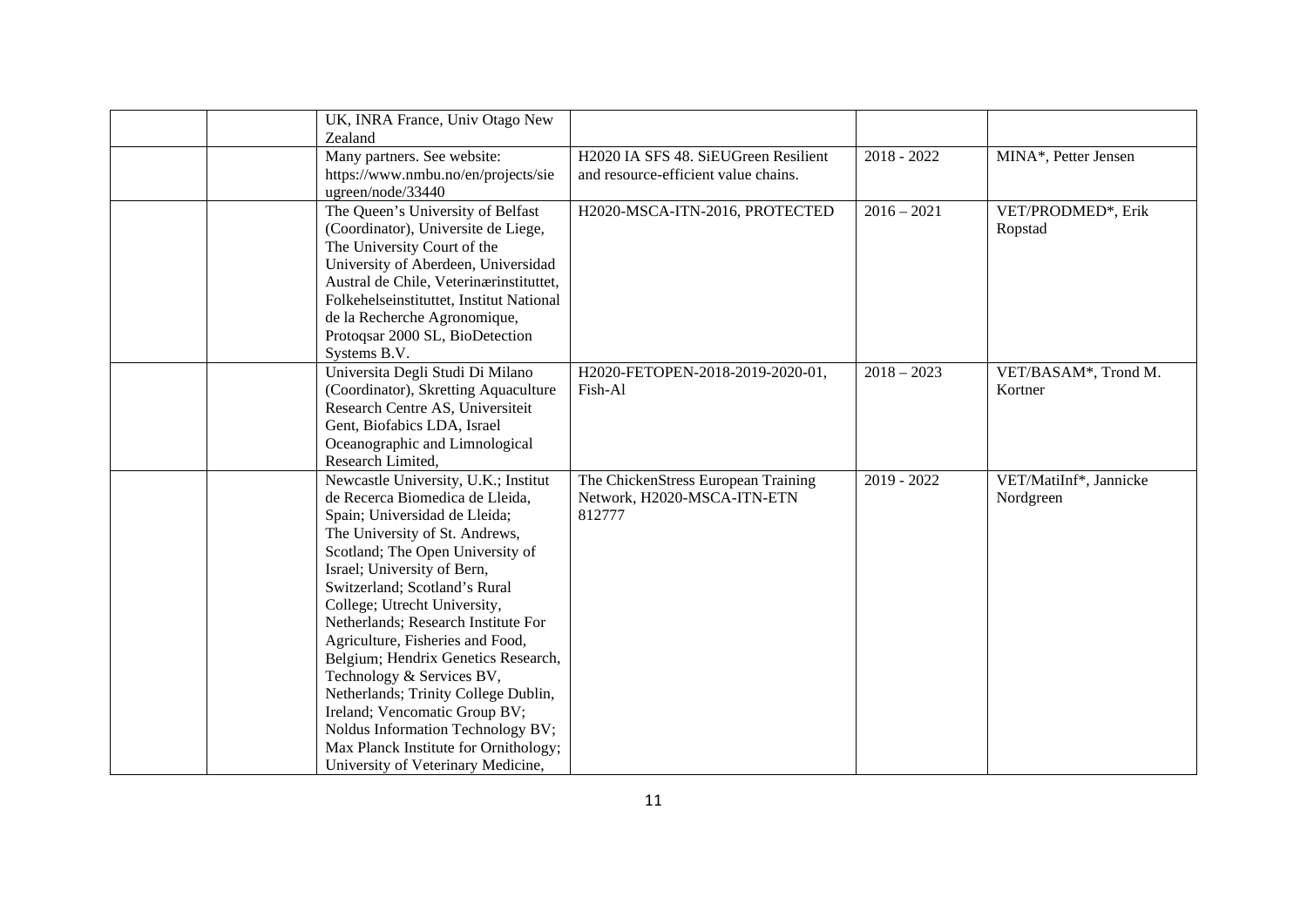|                         | Vienna; Linköpings Universitet; The<br>Lakes Free Range Co. Ltd;<br>Universiteit Gent; Tel Aviv<br>University.                                                                                                                                                                         |                                                                                                                                                        |               |                                   |
|-------------------------|----------------------------------------------------------------------------------------------------------------------------------------------------------------------------------------------------------------------------------------------------------------------------------------|--------------------------------------------------------------------------------------------------------------------------------------------------------|---------------|-----------------------------------|
| Nordic<br>collaboration | Several Nordic partners                                                                                                                                                                                                                                                                | <b>NENUN</b> (Nordic Research/Training<br>Network), NordForsk.                                                                                         | Ongoing       | KBM <sup>*</sup> , Åsa Frostegård |
|                         | Nordic planning research and<br>education collaboration (Plan Nord)                                                                                                                                                                                                                    | KTH, Sweden; Aalborg University;<br>Denmark; Aalto University, Finland.<br>Research Development and Research<br>School - Land Management and Planning. | Ongoing       | LANDSAM*, Knut Bjørn<br>Stokke    |
|                         | Nordic and Baltic countries                                                                                                                                                                                                                                                            | SNS ('Samnordisk skogsforskning').<br>Funding for conferences, network<br>activities. Forest economy.                                                  | Ongoing       | MINA*, Sjur Baardsen              |
|                         | Nordic Council of Ministers: NIVA,<br>SLU, Aarhus Univ., SYKE Finland,<br>Univ. Oulu                                                                                                                                                                                                   | Nordforsk funded. Nordic Center of<br>Excellence BIOWATER: the effects of a<br>bio-economy on catchment scale water<br>quality and quantity            | $2017 - 2022$ | MINA*, Jan Vermaat                |
|                         | PPR pre-breeding. SLU, LUKE, AU,<br>Nordic Seed, Sejet planteforædling,<br>Graminor, Boreal Plant Breeding,<br>Lantmännen Lantbruk                                                                                                                                                     | $6P3$ – plant phenotyping                                                                                                                              | $2021 - 2023$ | BIOVIT/IPV*, Morten<br>Lillemo    |
|                         | Nordic research collaboration,<br>NordRegion, Sweden, Aalto<br>University, SLU,<br>Täby Municipality, Sweden,<br>Vilhelmina Municipality, Sweden,<br>Aarhus Municipality, Denmark,<br><b>Stavanger Municipality, Norway</b><br>Espoo Municipality, Finland<br>Ii Municipality, Finland | Nordforsk funded research:<br>NORDGREEN - Smart planning for<br>health and green Nordic cities.                                                        | $2020 - 2023$ | LANDSAM*, Geir Aamodt             |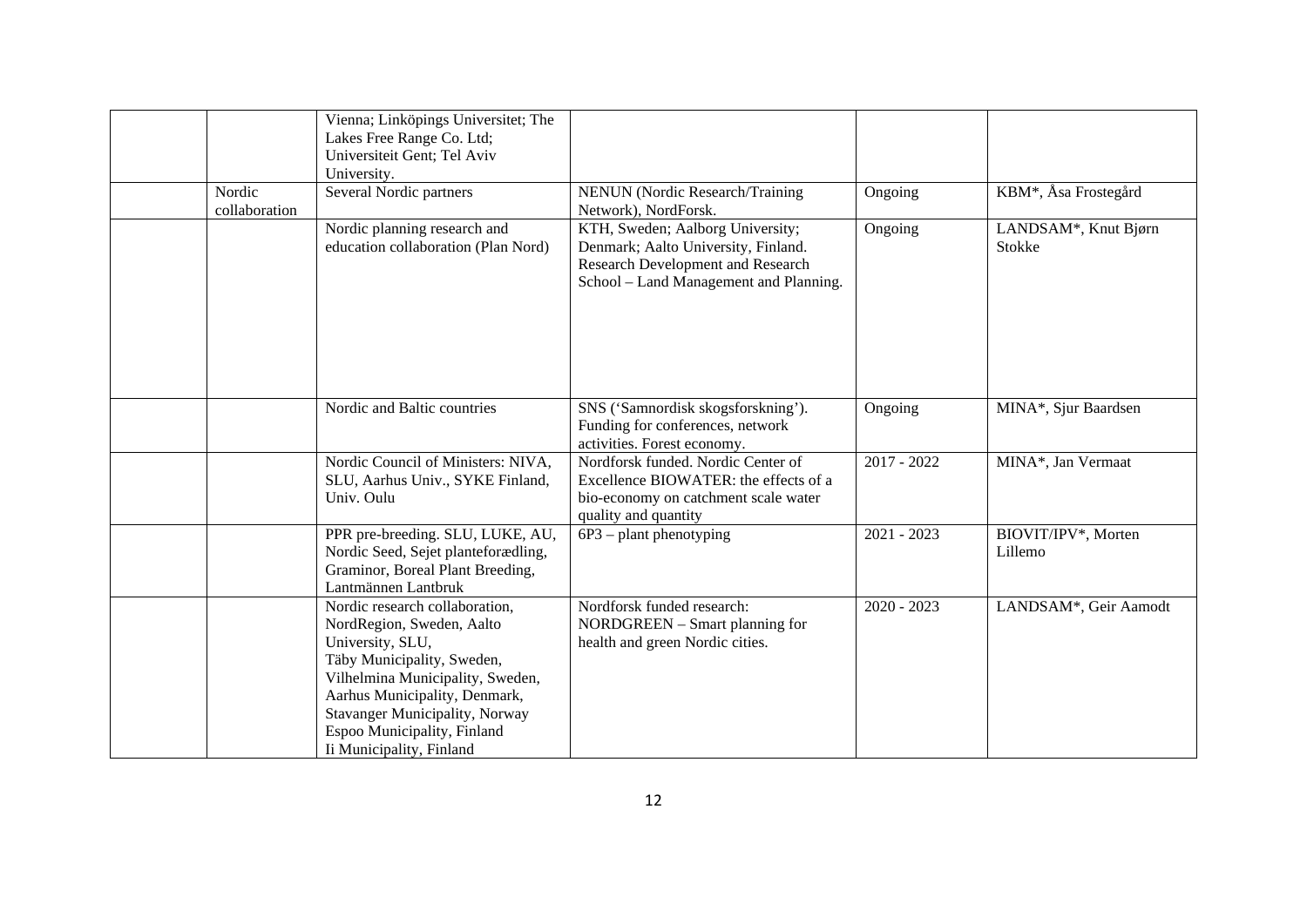|                                                                              | University Autonoma of Barcelona,<br>Politecnico di Milano, Municipality<br>of Milan, Municipality of Barcelona                                                                                                                                                                                                                                                            | Erasmus+ Strategic Partnership. ECASS-<br>European Cities Against School<br>Segregation                                                                                           | $2019 - 2022$ | LANDSAM/BYREG*,<br>Roberta Cucca |
|------------------------------------------------------------------------------|----------------------------------------------------------------------------------------------------------------------------------------------------------------------------------------------------------------------------------------------------------------------------------------------------------------------------------------------------------------------------|-----------------------------------------------------------------------------------------------------------------------------------------------------------------------------------|---------------|----------------------------------|
| Poland,<br>Romania,<br>Israel,<br>Australia,<br>USA,<br>Singapore,<br>Sweden | 11 partners: University of Warmia<br>and Mazury in Olsztyn (PL), Ben<br>Gurion University (IL), Gheorhe<br>Asachi Technical University of Iasi<br>(RO), IVA Swedish Environmental<br>Institute (SE), University of<br>Technology Sydney (AU), National<br>University of Singapore (SG),<br>Michigan State University (US),<br>Qingdao University of Technology<br>$(CN)$ . | <b>EU ERANET Water JPI:</b><br>NFR 300517: "Closing the Water Cycle<br>Gap with Harmonised Actions for<br>Sustainable Management of Water<br>Resources - WATER HARMONY"           | $2019 - 2022$ | REALTEK*, Harsha<br>Ratnaweera   |
| Poland,<br>Germany,<br>Belgium,<br>Cyprus,<br>Romania                        | University of Applied Sciences and<br>Arts-Lippe (DE), Istanbul Technical<br>University (TR), KU Leuven (BG),<br>University of Cyprus, University of<br>Galati (RO)                                                                                                                                                                                                        | Digitalization of water industry by<br>innovative graduate water education -<br>DIGIWAT. EU Erasmus+ Knowledge<br>Alliances                                                       | 2020-2023     | REALTEK*, Harsha<br>Ratnaweera   |
| UK, Sweden,<br>Denmark,<br>Germany                                           | Coventry University; London<br>Metropolitan University; Malmø<br>University; University of<br>Copenhagen; RWTH Aachen<br>University                                                                                                                                                                                                                                        | <b>Cultivating Public Spaces: Urban</b><br>agriculture as a basis for human<br>flourishing and sustainability transition in<br>Norwegian cities. BYFORSK Programme,<br><b>NFR</b> | $2017 - 2022$ | LANDSAM/BYREG*, Beata<br>Sirowy  |
| UK, Denmark,<br>Sweden                                                       | Coventry University; Cardiff<br>University; Newcastle University;<br>University of Copenhagen;<br>KTH Royal Institute of Technology;<br>Lindköping University                                                                                                                                                                                                              | ADAPT: Sustainable Adaptation -<br>Resilience in Urban Regeneration.<br>Miljøforsk Programme, NFR                                                                                 | $2018 - 2021$ | LANDSAM/BYREG*, Beata<br>Sirowy  |
| Austria                                                                      | Boku University, Vienna                                                                                                                                                                                                                                                                                                                                                    | FunEnzFibres - Forest Value research<br>project                                                                                                                                   | $2019 - 2022$ | KBM*, Vincent Eijsink            |
|                                                                              | Boku University, Vienna                                                                                                                                                                                                                                                                                                                                                    | Collaborating partners project<br>"Unravelling the secrets of oxidative<br>biomass decomposition"                                                                                 | $2018 - 2021$ | KBM*, Vincent Eijsink            |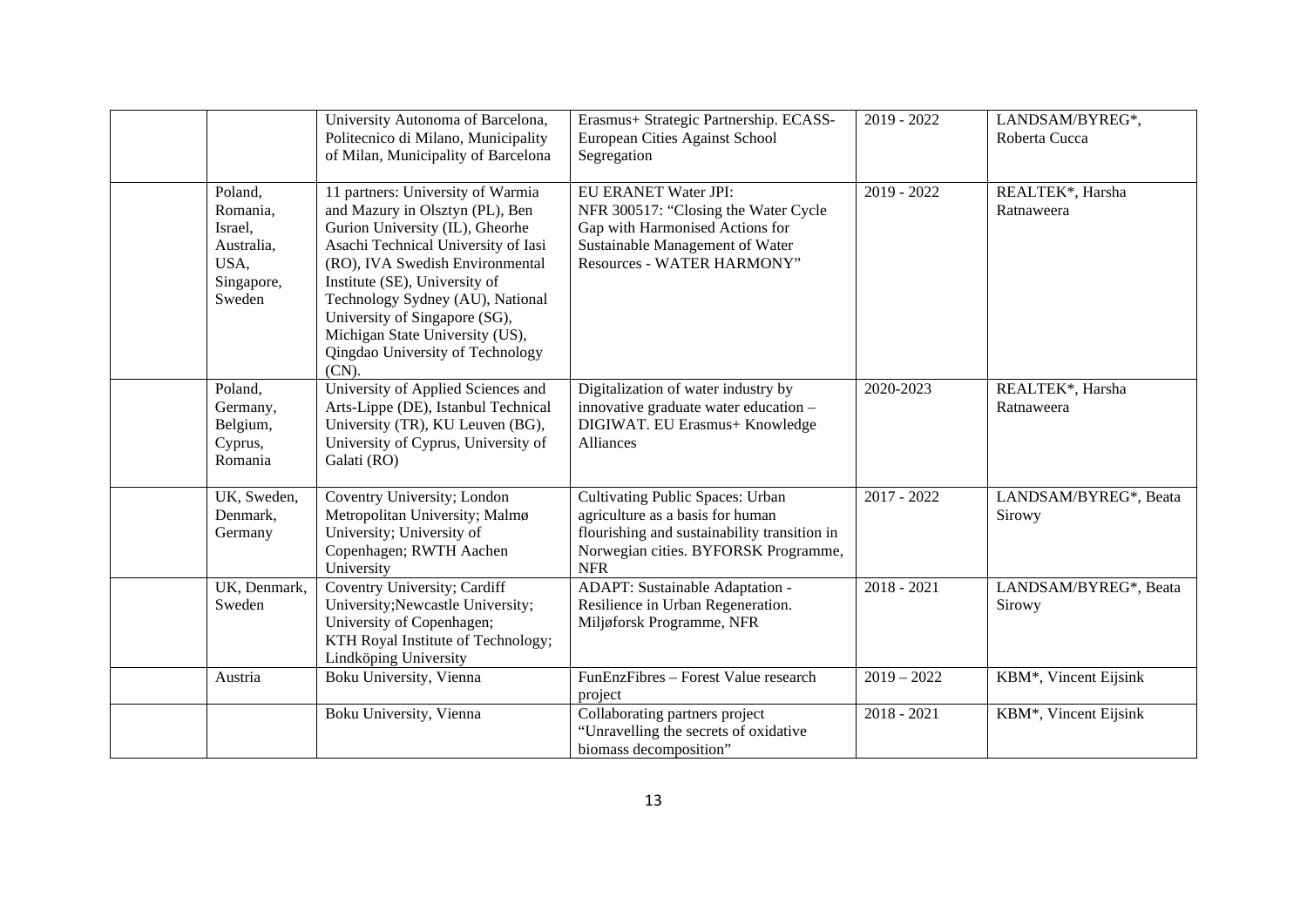|           | University of Natural Resources and  | SusCrop ERA-NET project WheatSustain         | $2019 - 2022$ | BIOVIT/IPV*, Morten          |
|-----------|--------------------------------------|----------------------------------------------|---------------|------------------------------|
|           | Life Sciences Vienna,                | "Knowledge-driven genomic predictions"       |               | Lillemo                      |
|           | Agrobiotechnology Tulln (IFA-Tulln)  | for sustainable disease resistance in wheat" |               |                              |
|           | Boku University, Vienna              | Collaborating partner in the project "The    | $2021 - 2024$ | LANDSAM/BYREG*,              |
|           |                                      | social equity of Nature based solutions",    |               | Roberta nor                  |
|           |                                      | funded by WWTF Vienna                        |               |                              |
|           | Boku Vienna, INFR France, TU         | <b>ERANET-Forestvalue: NOBEL</b>             | 2019 - 2022   | MINA*, Terje Gobakken/Erik   |
|           | München, Forest Sciences Centre      |                                              |               | Næsset                       |
|           | Catalonia, ISA Portugal              |                                              |               |                              |
| Czech     | Brno University of Technology,       | NFR -301834 - Multifunctional high-value     | $2020 - 2024$ | REALTEK*, Volha Shapaval     |
| Republic, | Westfälische Wilhelms-Universität    | fungal biomass from the Norwegian            |               |                              |
| Slovakia, | Münster, Slovak University of        | agriculture supply                           |               |                              |
| Germany   | Technology, Bratislava, Natures Beta | chain by-products                            |               |                              |
|           | Glucan                               |                                              |               |                              |
| Denmark   | University of Copenhagen             | R&D project, research/Research Council       | $2018 - 2022$ | BIOVIT/IHA*, KBM*, Anna      |
|           |                                      | of Norway-funding.                           |               | Haug and Bjørg Egelandsdal   |
|           | University of Copenhagen             | NFR 237841/O30 Foods of Norway               | $2015 - 2023$ | BIOVIT/IHA*, Margareth       |
|           |                                      |                                              |               | Øverland                     |
|           |                                      |                                              |               |                              |
|           | University of Copenhagen             | HERA, Public Space in European Social        | $2019 - 2022$ | LANDSAM*, Melissa            |
|           |                                      | Housing (PuSH)                               |               | Murphy                       |
|           |                                      |                                              |               |                              |
|           | Aarhus University                    | NFR project "Sustainable management of       | $2020 - 2024$ | BIOVIT/IPV*, Morten          |
|           |                                      | rust diseases in wheat"                      |               | Lillemo                      |
|           |                                      |                                              |               |                              |
|           | Aalborg University and 8 partners    | "Quantification of synergies between         | 2019 - 2022   | LANDSAM* Department of       |
|           | (from Sweden, Germany,               | Energy Efficiency first principle and        |               | Urban and Regional Planning, |
|           | Switzerland, Austria, the            | renewable energy systems" (sEEnergies),      |               | <b>Petter Næss</b>           |
|           | Netherlands, Belgium                 | funded by EU Horizon 2020.                   |               |                              |
|           | Novo Nordisk Fonden                  | FunAccess: Leveraging the Mechanisms         | $2020 - 2025$ | KBM*, Aniko Varnai           |
|           |                                      | by which Fungi Increase Plant Cell Wall      |               |                              |
|           |                                      | Accessibility to Unlock the Industrial       |               |                              |
|           |                                      | Valorization Potential of Plant Biomass      |               |                              |
|           | Novo Nordisk Fonden                  | <b>DENITRO:</b> Oxidative Polysaccharide     | $2020 - 2025$ | KBM*, Magnus Arntzen         |
|           |                                      | Conversion in Anoxia by Denitrifying         |               |                              |
|           |                                      | Organisms                                    |               |                              |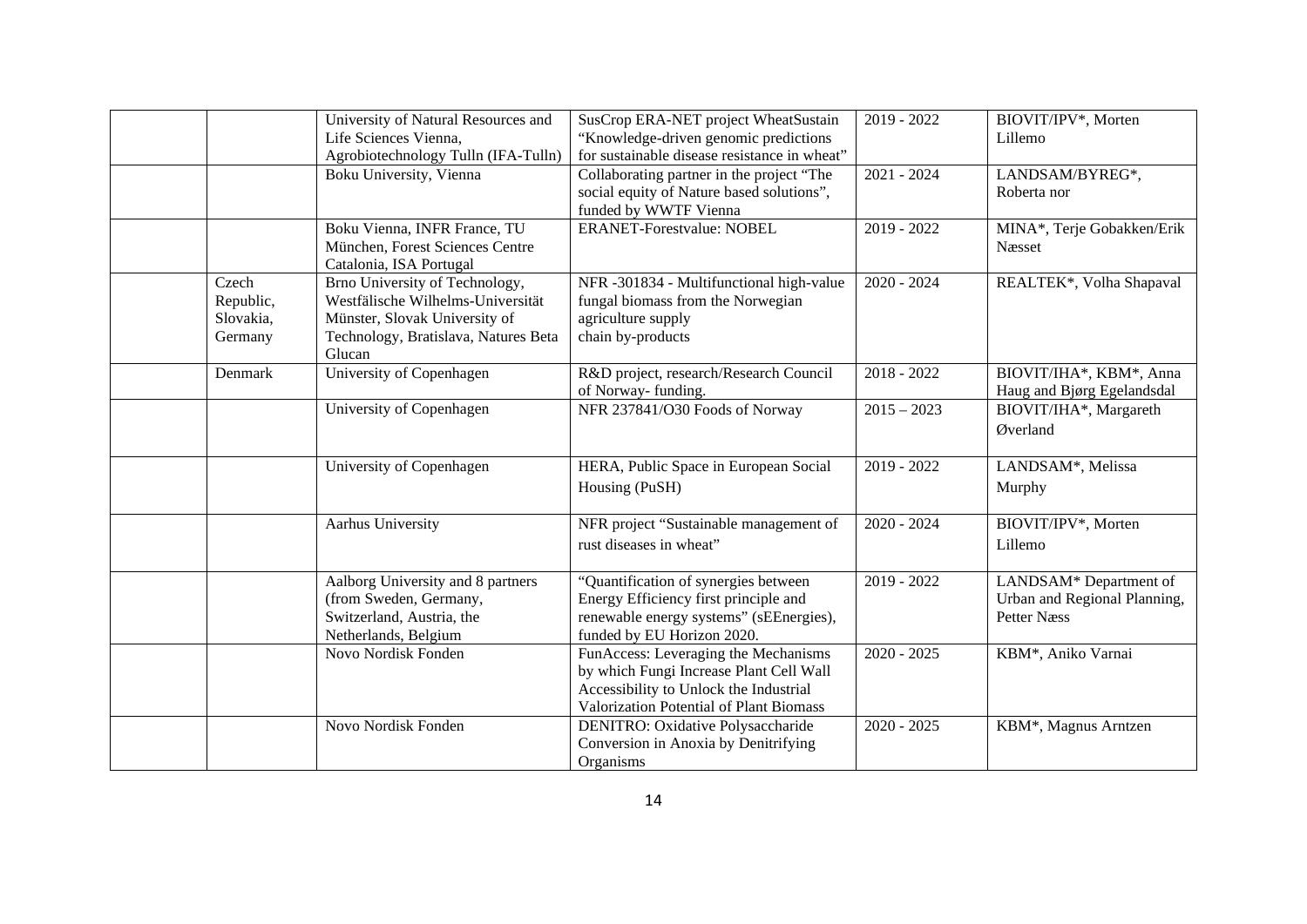|          | Novo Nordisk Fonden                         | Modularity as a tool to harness the power<br>of redox enzyme systems in                                                                                                    | 2019 - 2022   | KBM*, Zarah Forsberg              |
|----------|---------------------------------------------|----------------------------------------------------------------------------------------------------------------------------------------------------------------------------|---------------|-----------------------------------|
|          |                                             | polysaccharide conversion                                                                                                                                                  |               |                                   |
| Estonia  | University of Tartu,                        | <b>Bilateral collaboration</b>                                                                                                                                             | Ongoing       | KBM*, Morten Sørlie &             |
|          | Priit Valjämäe                              |                                                                                                                                                                            |               | Vincent Eijsink                   |
| Finland  | European Forest Institute                   | Multilateral collaboration                                                                                                                                                 | Ongoing       | MINA*, Alexander Moiseyev         |
|          | University of Lapland/ Arctic Centre        | EU Research and Innovation action/ EU                                                                                                                                      | $2020 - 2024$ | LANDSAM/Noragric*,                |
|          | (consortium of 21 institutions)             | Horizon 2020                                                                                                                                                               |               | Andrei Marin                      |
|          | Natural Resources Institute Finland         | NFR/Bionær                                                                                                                                                                 | $2020 - 2024$ | MINA*, Tron Eid, Terje            |
|          | (LUKE); Wageningen University, the          |                                                                                                                                                                            |               | Gobakken, Maarit Kallio,          |
|          | Netherlands; NIBIO, Norway.                 |                                                                                                                                                                            |               | Hans Fredrik Hoen, Torjus F.      |
|          |                                             |                                                                                                                                                                            |               | Bolkesjø, Per Kr. Rørstad         |
|          | VTT Technical Research Centre               | FunEnzFibres - Forest Value research<br>project                                                                                                                            | $2019 - 2022$ | KBM*, Vincent Eijsink             |
|          | University of Helsinki (and SLU,<br>Sweden) | SNS-funding to the Centre of Advanced<br>Research (CAR) "The Nordic forest-based<br>sector in the bioeconomy - NOFOBE"<br>Nordic Forest Research (SNS).<br>Arkiv 15/03305. | $2016 - 2021$ | MINA*, Hans Fredrik Hoen          |
| Finland, | Univ. of Helsinki, CSIR-Savanna             | PASUSI - Participatory Pathways to                                                                                                                                         | $2018 - 2021$ | KBM <sup>*</sup> , Åsa Frostegård |
| Ghana,   | Agricultural Res. Inst., Tamale,            | Sustainable Intensification. Horizon2020                                                                                                                                   | (probably     |                                   |
| Uganda   | Ghana; Makerere Univ., Uganda,              | program Leap-Agri, EC Grant agreement                                                                                                                                      | prolongation  |                                   |
|          | Natural Resource Institute Finland          | No. 727715 and NFR No. 290488                                                                                                                                              | through 2022) |                                   |
|          | (LUKE)                                      |                                                                                                                                                                            |               |                                   |
| France   | Université de Reims et Marseille,           | STRIP; 2018-2021. French Research                                                                                                                                          | $2018 - 2021$ | VET/MatInf*, Lucy                 |
|          | Actalia («the Research and                  | Council                                                                                                                                                                    |               | Robertson                         |
|          | Technology Institute for the French         |                                                                                                                                                                            |               |                                   |
|          | food sector»)                               |                                                                                                                                                                            |               |                                   |
|          | Ayming (IND); Nederland:                    | EU H2020 ABC-Salt                                                                                                                                                          | $2018 - 2021$ | REALTEK*, Espen Olsen and         |
|          | University of Groningen, BTG                |                                                                                                                                                                            |               | Ruth Heidi Samuelsen Nygård       |
|          | Biomass Technology Group (SME);             |                                                                                                                                                                            |               |                                   |
|          | UK: Aston University; Belgium:              |                                                                                                                                                                            |               |                                   |
|          | Ghent University; Germany: DLR,             |                                                                                                                                                                            |               |                                   |
|          | German Aerospace Center (RTO);              |                                                                                                                                                                            |               |                                   |
|          | Sweden: Rise Innventia AB (RTO);            |                                                                                                                                                                            |               |                                   |
|          | Italy: Sapienza University of Rome.         |                                                                                                                                                                            |               |                                   |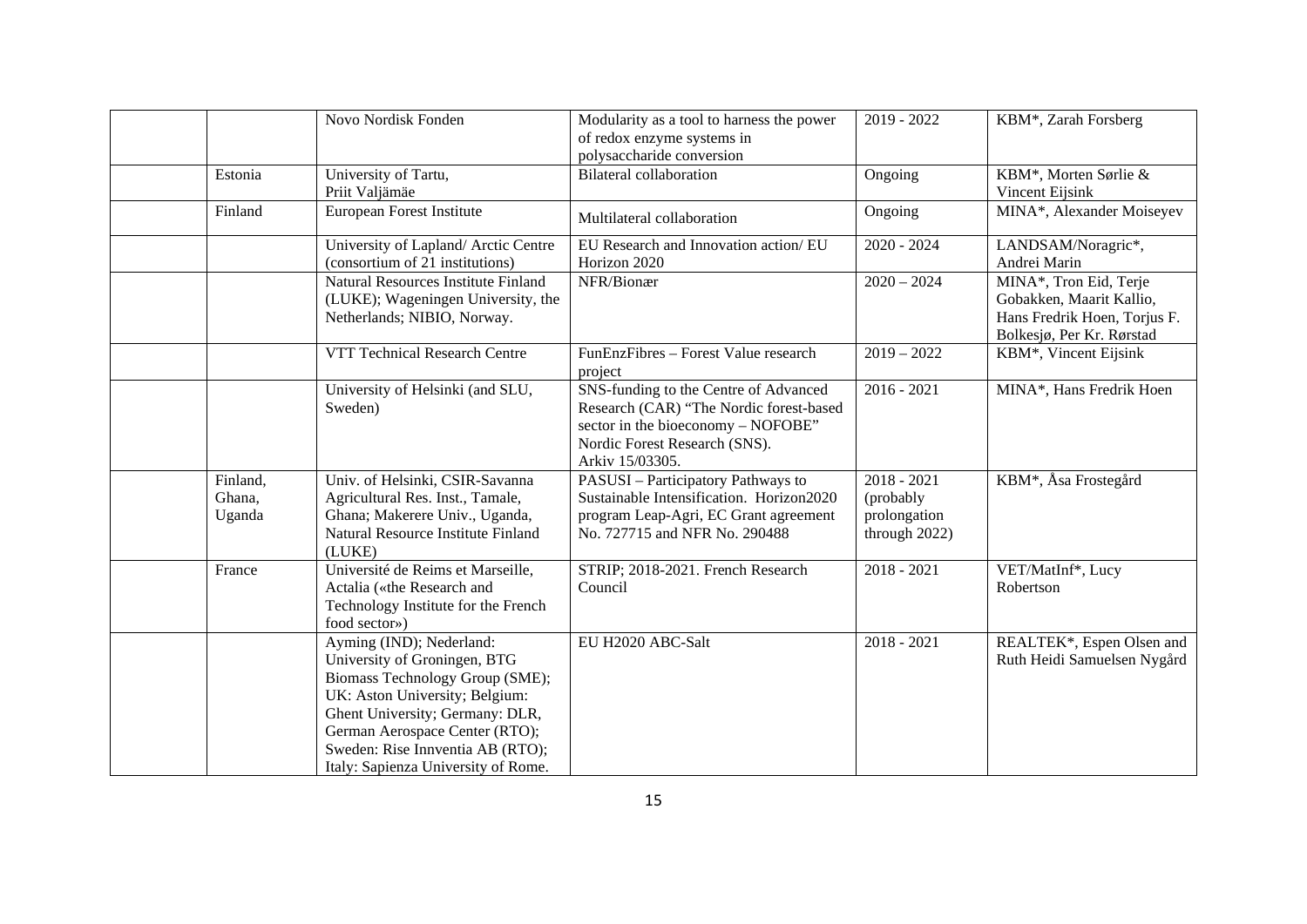|                            | CICERO (Norway) and in France:<br>Politiques publiques, ACtion<br>publique, Territoires (PACTE);<br>French National Centre for Scientific<br>Research CNRS - UMR 5194 (SHS);<br>Université Grenoble Alpes (UGA);<br>Institut d'Etudes Politiques de | NFR/AURORA project<br>(travel/networking) "Raising Access to<br>Resources for Adaptive Capacities to<br>Climate Change" (Reach) | $2020 - 2022$ | LANDSAM*, Siri Eriksen         |
|----------------------------|-----------------------------------------------------------------------------------------------------------------------------------------------------------------------------------------------------------------------------------------------------|---------------------------------------------------------------------------------------------------------------------------------|---------------|--------------------------------|
|                            | Grenoble                                                                                                                                                                                                                                            |                                                                                                                                 |               |                                |
|                            | INRA/ENSET, Toulouse                                                                                                                                                                                                                                |                                                                                                                                 | Ongoing       | KBM*, Elling-Olav Rukke        |
| Germany                    | Bundesinstitut fûr Risikobewertung<br>(other partners in Italy, Sweden,<br>Latvia and U.K.)                                                                                                                                                         | EFSA, IMPACT                                                                                                                    | $2019 - 2021$ | VET/Matinf*, Lucy Robertson    |
|                            | University of Münster, Bex-Biotec<br>$GmbH$ & Co. $KG$                                                                                                                                                                                              | NFR 305215: «From LIGNOcellulose<br>sugars to high-value LIPids and<br>bioPolymers in a single<br>fermentation process»         | $2020 - 2022$ | REALTEK*, Volha Shapaval       |
|                            | Bavarian State Research Center for<br>Agriculture (LfL)                                                                                                                                                                                             | SusCrop ERA-NET project WheatSustain<br>"Knowledge-driven genomic predictions"<br>for sustainable disease resistance in wheat"  | $2019 - 2022$ | BIOVIT/IPV*, Morten<br>Lillemo |
|                            | Max Planck Institute for Chemical<br>Energy Conversion, Mulheim,<br>Germany                                                                                                                                                                         | ERC Synergy Grant "Unravelling the<br>secrets of Cu-based catalysts<br>for C-H activation (CUBE)"                               | $2020 - 2026$ | KBM*, Vincent Eijsink          |
|                            | University of Freiburg                                                                                                                                                                                                                              | NFR Mobility Grant No 301637                                                                                                    | $2020 - 2023$ | KBM*, Pawel Lycus              |
|                            | University of Oldenburg                                                                                                                                                                                                                             | NFR: RUVIVAL (RUral VItalization<br>through Various Adaptations of cultural<br>heritage and Landscape)                          | $2021 - 2025$ | LANDSAM*, Knut Bjørn<br>Stokke |
| Germany,<br><b>Belarus</b> | Ruhr-University Bochum, United<br>Institute of Informatics Problems,<br>Belarus National Academy of<br>Sciences, Wesleyan University                                                                                                                | NFR 289518 - DeepHyperSpec                                                                                                      | 2019 - 2022   | REALTEK*, Achim Kohler         |
| Germany,<br>Spain, UK      | Nanoplus Nanosystems and<br>Technologies GmbH, Universitat<br>Politècnica de València,<br>OptoPrecision GmbH, Ulm<br>University Institute of Analytical and<br>Bioanalytical                                                                        | NFR 309259 - SFI Digital Food Quality                                                                                           | $2020 - 2025$ | REALTEK* - Achim Kohler        |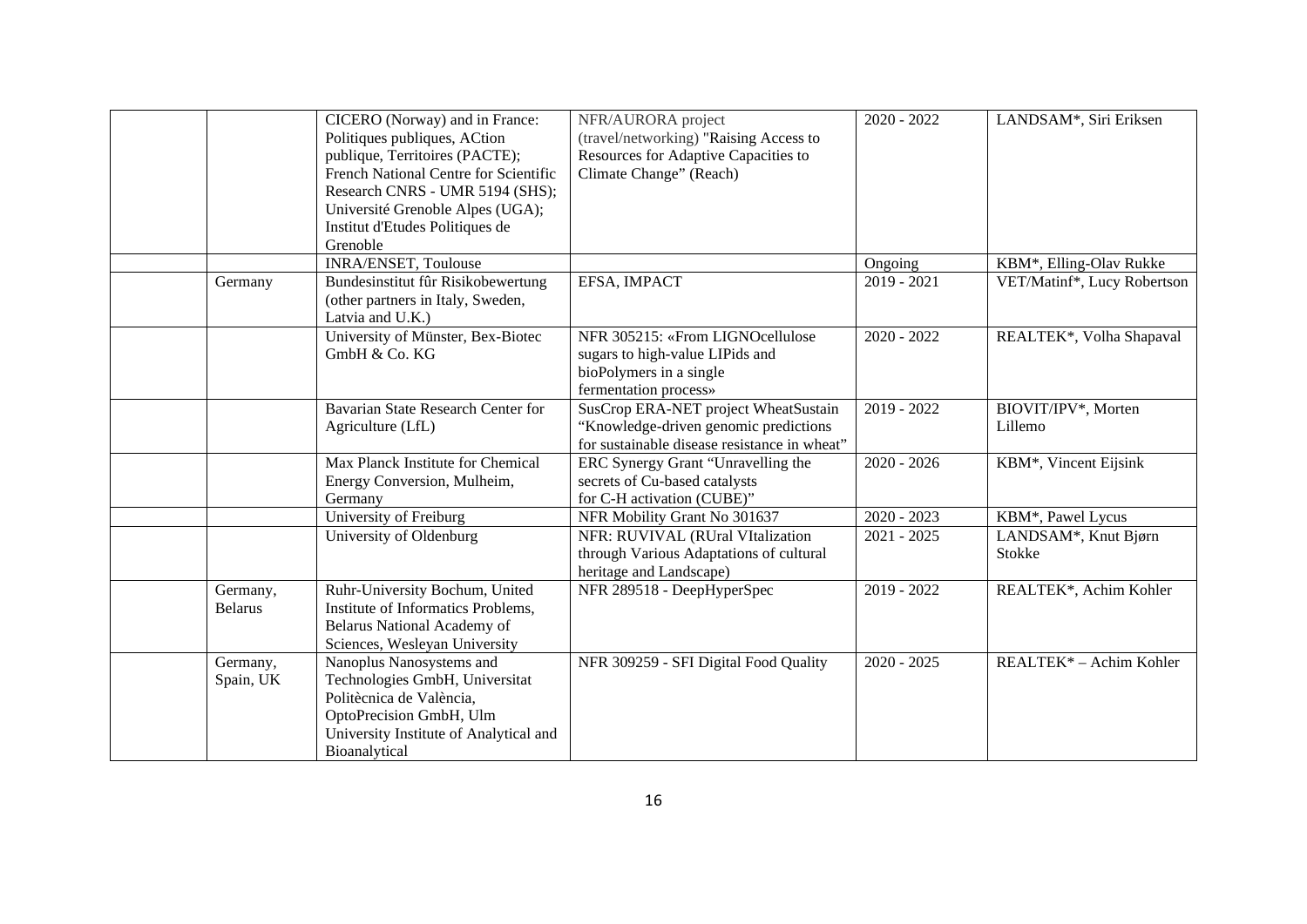|                                       | Chemistry, Lincoln Institute for Agri-<br>Food Tecnology                                                    |                                                                                                                                                       |               |                                                     |
|---------------------------------------|-------------------------------------------------------------------------------------------------------------|-------------------------------------------------------------------------------------------------------------------------------------------------------|---------------|-----------------------------------------------------|
| Greece,<br>Serbia, the<br>Netherlands | Panepistimio Thessalias, Univerzitet<br>U Nisu, H20 - People B.V.                                           | Erasmus+ - Smarten - KA226 - 094221                                                                                                                   | $2021 - 2023$ | REALTEK*, Zakhar<br>Maletskyi                       |
| Iceland                               | University of Iceland, UNIS                                                                                 | Preparatory support for the initiation of<br>joint grant applications, DIKU/Rannis<br>grant                                                           | $2020 - 2021$ | REALTEK*, Harsha<br>Ratnaweera                      |
| Ireland                               | University College Dublin                                                                                   | SusCrop ERA-NET project WheatSustain<br>"Knowledge-driven genomic predictions<br>for sustainable disease resistance in wheat"                         | 2019 - 2022   | BIOVIT/IPV*, Morten<br>Lillemo                      |
| Italy                                 | University of Turin                                                                                         | ERC Synergy Grant "Unravelling the<br>secrets of Cu-based catalysts<br>for C-H activation (CUBE)"                                                     | $2020 - 2026$ | KBM*, Vincent Eijsink                               |
| the<br>Netherlands                    | The Netherlands Organization for<br>Applied Scientific Research, TNO                                        | R&D project, research/Research Council<br>of Norway-funding.                                                                                          | $2018 - 2022$ | BIOVIT/IHA/KBM*, Anna<br>Haug and Bjørg Egelandsdal |
|                                       | <b>Wageningen University</b>                                                                                | Environmentally friendly fungal disease<br>management in protected crop production<br>using plant genetic resources and sensor<br>technology (END-IT) | $2020 - 2023$ | BIOVIT/IPV*, Aruppillai<br>Suthaparan               |
|                                       | Technical University (TU) Delft;<br>Vrije Universiteit Amsterdam                                            | Novo Nordic Foundation, Emerging<br>Investigator Grant ("AnaPro")                                                                                     | $2021 - 2025$ | KBM*, Linda Bergaust                                |
| Poland                                | International Institute of Molecular<br>and Cell Biology<br>Warsaw, Poland                                  | NFR program POLNOR<br>https://www.ncbr.gov.pl/en/programmes/in<br>ternational-programmes/iii-edition-of-eea-<br>and-norway-grants/polnor-2019-call/   | $2020 - 2023$ | KBM*, Dzung Diep                                    |
|                                       | AGH University of Science and<br>Technology, Al. Mickiewicza                                                | Carbon Capture in Molten Salts -<br>Prototype                                                                                                         | $2021 - 2023$ | REALTEK*, Espen Olsen og<br>Heidi Nygård            |
| Portugal                              | National Laboratory of Energy and<br>Geology (LNEG) & New University<br>of Lisbon (UNL)                     | Collaborating partners, "OxyMod" project,<br>Centre for Digital Life.                                                                                 | $2017 - 2021$ | KBM*, Vincent Eijsink                               |
| Romania                               | National Research and Development<br>Institute for Industrial Ecology,<br>Valachia University of Targoviste | <b>EEA GRAALRecovery</b>                                                                                                                              |               | REALTEK*, Arve Heistad                              |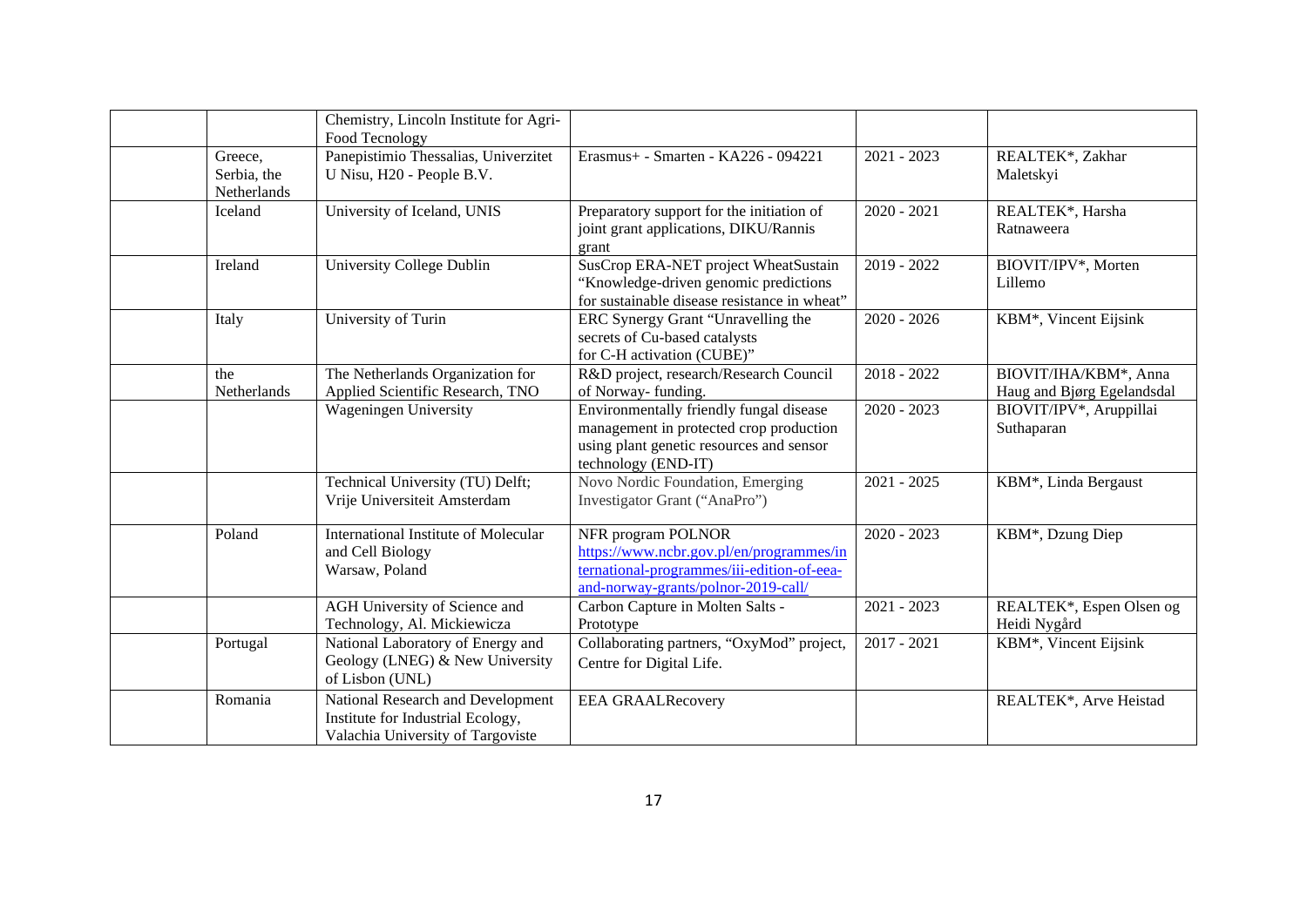| Serbia,       | 12 partners                         | Erasmus+ 597888 - SWARM                     | $2018 - 2021$ | REALTEK*, Zakhar                |
|---------------|-------------------------------------|---------------------------------------------|---------------|---------------------------------|
| Greece,       |                                     |                                             |               | Maletskyi                       |
| Macedonia,    |                                     |                                             |               |                                 |
| Croatia,      |                                     |                                             |               |                                 |
| Portugal,     |                                     |                                             |               |                                 |
| Austria,      |                                     |                                             |               |                                 |
| Bulgaria,     |                                     |                                             |               |                                 |
| Bosnia,       |                                     |                                             |               |                                 |
| Kosovo        |                                     |                                             |               |                                 |
| Scotland      | University of Edinburgh             | Institutional cooperation agreement on      | Ongoing       | BIOVIT/IHA*, Theo               |
|               |                                     | research, teaching and supervision          |               | Meuwissen                       |
| Sweden        | Swedish University of Agricultural  | Research Development and Research           | Ongoing       | LANDSAM*                        |
|               | Sciences (SLU) – Uppsala            | School – Architecture and Planning in the   |               |                                 |
|               |                                     | <b>Urban Landscape</b>                      |               |                                 |
|               | SLU and University of Copenhagen,   | Research collaboration on Epilepsy-         | Ongoing       | VET/Dept. of Companion          |
|               | Faculty of Health and Medical       | epidemiology: Epidemiological studies of    |               | <b>Animal Clinical Sciences</b> |
|               | Sciences                            | epilepsy in dogs. Partly funded by Agria.   |               | (SpFaMed)*, Karin Hultin        |
|               |                                     |                                             |               | Jâderlund/Ane Nødtvedt          |
|               | <b>Uppsala University</b>           | NFR: WindGov (Land-use change and           | $2021 - 2025$ | LANDSAM*, Knut Bjørn            |
|               |                                     | changing windpower governance: Process,     |               | Stokke                          |
|               |                                     | Practices and Pressure)                     |               |                                 |
|               |                                     |                                             |               |                                 |
| Sweden,       | Swedish University of Agricultural  | Conflict, violence and environmental        | $2016 - 2021$ | LANDSAM*/Siri Eriksen           |
| Kenya, Nepal  | Sciences (SLU), Southasia Institute | change. Research collaboration led by       |               |                                 |
|               | of Advanced Studies (Nepal),        | SLU, funded by the Research Council of      |               |                                 |
|               | Jaramogi Oginga Odinga University   | Sweden (VR).                                |               |                                 |
|               | of Science and Technology (Kenya)   |                                             |               |                                 |
| Sweden,       | Swedish University of Agricultural  | <b>Governing Climate Resilient Futures:</b> | $2019 - 2022$ | LANDSAM*/Siri Eriksen           |
| Kenya, Nepal, | Sciences (SLU), Southasia Institute | gender, justice and conflict resolution in  |               |                                 |
| Nicaragua     | of Advanced Studies (Nepal),        | resource management (JUSTCLIME).            |               |                                 |
|               | Jaramogi Oginga Odinga University   | Research collaboration led by SLU, funded   |               |                                 |
|               | of Science and Technology (Kenya),  | by the Research Council of Sweden (VR).     |               |                                 |
|               | (Central American University        |                                             |               |                                 |
|               | (UCA)-Nitlapan                      |                                             |               |                                 |
|               | SLU Umeå, Aarhus University,        | NFR 295207. Strategies in grass silage      | $2019 - 2023$ | BIOVIT/IHA*, Ingjerd            |
|               | Lethbridge Research Centre          | production to mitigate enteric CH4          |               | Dønnem                          |
|               | Agriculture and Agri-Food Canada    | emissions from ruminants                    |               |                                 |
|               |                                     |                                             |               |                                 |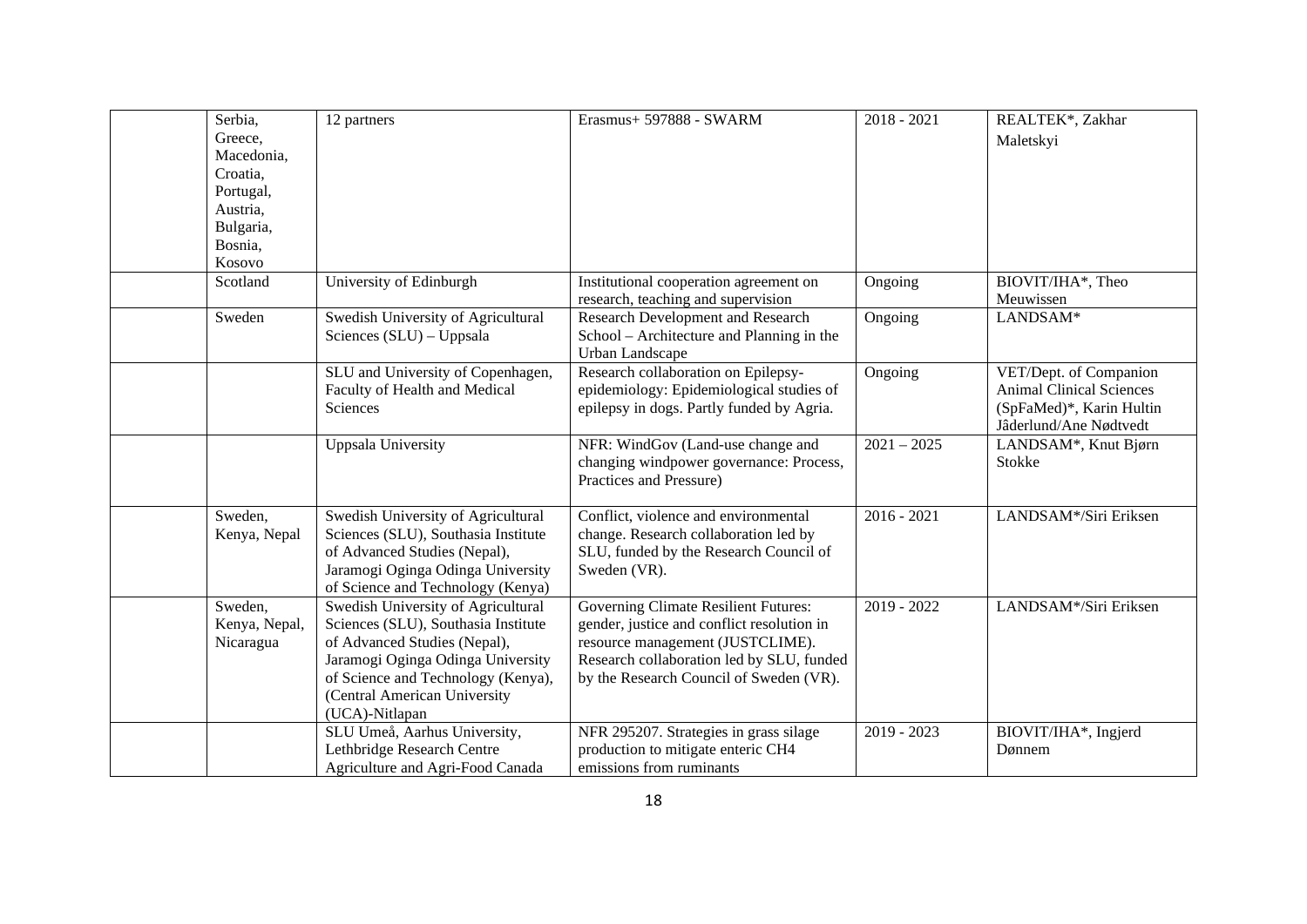|                                                 | Sveriges Lantbruksuniversitet (SLU)                                                                                                                             | SLU/HUV 23777 - FORMAS                                                                                                                                                                         | $2020 - 2021$ | BIOVIT*, Egil Prestløkken                                            |
|-------------------------------------------------|-----------------------------------------------------------------------------------------------------------------------------------------------------------------|------------------------------------------------------------------------------------------------------------------------------------------------------------------------------------------------|---------------|----------------------------------------------------------------------|
|                                                 | Sveriges Lantbruksuniversitet (SLU)                                                                                                                             | Animal health and pasture carbon<br>dynamics in sustainability assessment of<br>ruminant production systems                                                                                    | $2021 - 2025$ | BIOVIT/IHA*, Laila Aass                                              |
|                                                 | Umeå University                                                                                                                                                 | NFR/FRIPRO project: DENCLIM project                                                                                                                                                            | $2018 - 2021$ | REALTEK*, Hans Overgaard                                             |
| Sweden,<br>Denmark                              | Energiforsk AB                                                                                                                                                  | Nordic Clean Energy Scenarios 2020                                                                                                                                                             | 2020          | MINA*, Torjus F. Bolkesjø,<br>Jon Gustav Kirkerud, Yi-<br>kuang Chen |
| Switzerland                                     | 116 partner institutions from 19<br>countries; coordinator EPFL.                                                                                                | "Human Brain Project", a European<br><b>Commission Future and Emerging</b><br>Technologies Flagship project (Framework<br>Partnership Agreement 650003)                                        | $2013 - 2023$ | REALTEK*, Hans Ekkehard<br><b>Plesser and Gaute Einevoll</b>         |
|                                                 | ETH Zürich, Switzerland; Chinese<br>Academy of Science; University of<br>Bergen, NTNU, Norwegian Research<br>Centre                                             | <b>NFR</b>                                                                                                                                                                                     | $2019 - 2022$ | MINA*, Kari Klanderud                                                |
| Ukraine                                         | Ukrainian Institute of Agricultural<br>Radiology (National University of<br>Life and Environmental Sciences of<br>Ukraine)                                      | NFR 223268/F50                                                                                                                                                                                 | $2013 - 2022$ | <b>BIOVIT</b> , Jorunn Elisabeth<br>Olsen                            |
|                                                 | Ukrainian State University of<br>Chemical Technology (together with<br>Kazakhstan and Tajikistan)                                                               | Funded by the Norwegian Agency for<br><b>International Cooperation and Quality</b><br><b>Enhancement in Higher Education</b><br>(DIKU), Eurasia programme. Educational<br>cooperation          | Ongoing       | REALTEK*, Harsha<br>Ratnaweera                                       |
|                                                 |                                                                                                                                                                 | CPEA-2015/10108 - Joint Ukrainian-<br>Norwegian education programme. Funded<br>by the Norwegian Agency for International<br>Cooperation and Quality Enhancement in<br>Higher Education (DIKU). | $2016 - 2021$ | MINA*, Ole Christian Lind                                            |
| Ukraine,<br>Belarus,<br>Tajikistan,<br>Moldova, | 13 universities, 7 countries.<br>Ukrainian State University of<br>Chemical Technology, Ukraine:<br>National Technical University of<br>Ukraine, Cherkassy State | Water Harmony II. Funded by the<br>Norwegian Agency for International<br>Cooperation and Quality Enhancement in<br>Higher Education (DIKU), Eurasia                                            | $2015 - 2021$ | REALTEK*, Harsha<br>Ratnaweera                                       |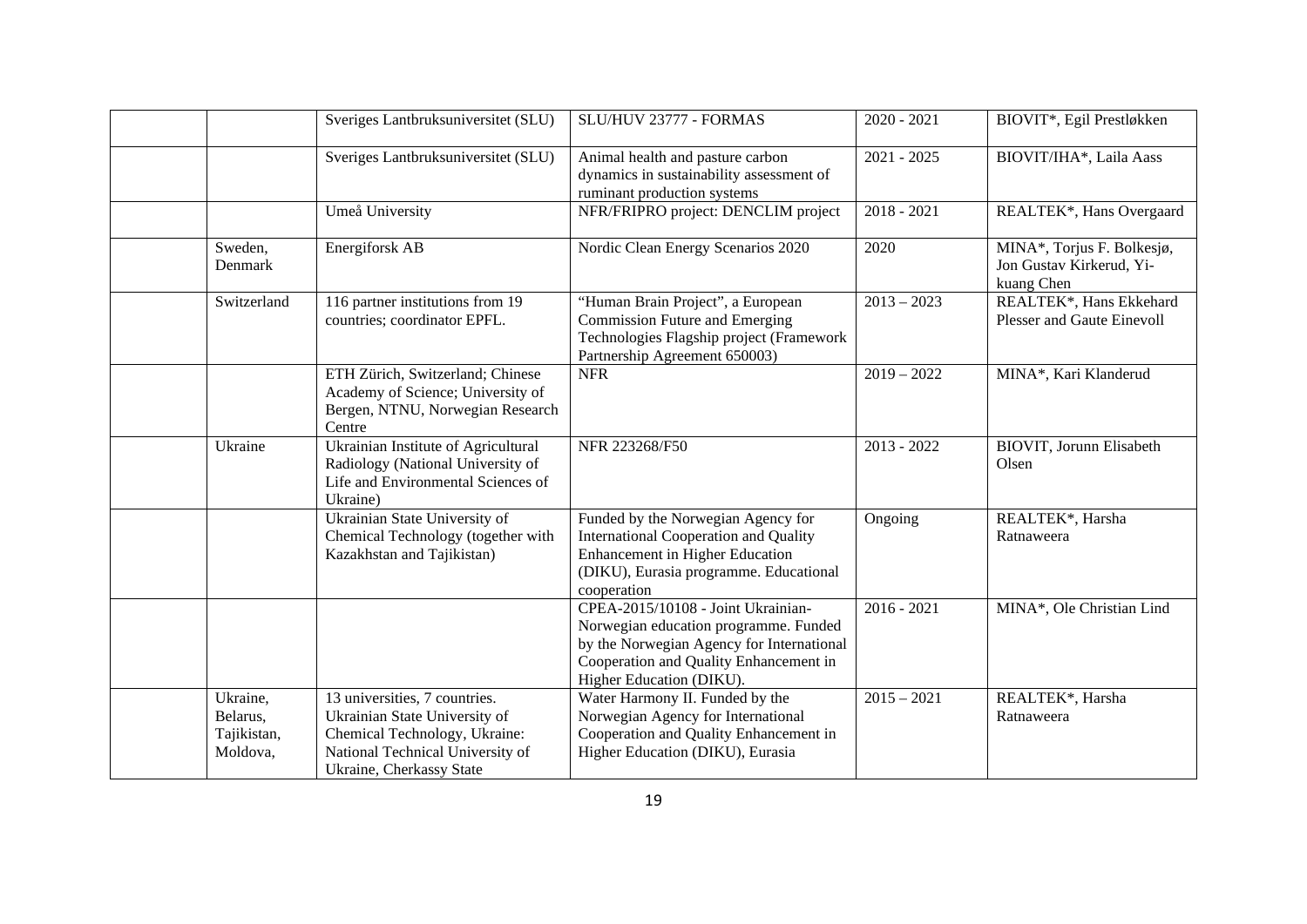| Kazakhstan, | Technological University, National   | programme. Educational cooperation.      |               |                             |
|-------------|--------------------------------------|------------------------------------------|---------------|-----------------------------|
| Kyrgyzstan  | University of Water Management;      | www.waterh.net                           |               |                             |
|             | Belarus: Belarussian State           |                                          |               |                             |
|             | Technological University;            |                                          |               |                             |
|             | Kazakhstan: South Kazakhstan State   |                                          |               |                             |
|             | University, Silkway University;      |                                          |               |                             |
|             | Tajikistan: Mining-metallurgical     |                                          |               |                             |
|             | institute of Tajikistan, Tajik       |                                          |               |                             |
|             | Technical University; Moldova:       |                                          |               |                             |
|             | Technological University of          |                                          |               |                             |
|             | Moldova; Kyrgyzstan: Kyrgyz          |                                          |               |                             |
|             | National University, Kyrgyz-Russian  |                                          |               |                             |
|             | Slavic University.                   |                                          |               |                             |
|             |                                      |                                          |               |                             |
| U.K.        | Sainsbury Laboratory, Norwich        | GENE innovate, IPN project               | $2018 - 2021$ | BIOVIT/IPV*, Trine Hvoslef- |
|             | <b>Research Park</b>                 |                                          |               | Eide                        |
|             | London School of Hygiene and         | NFR/FRIPRO project: DENGUE-INDEX         | $2016 - 2021$ | REALTEK*, Hans Overgaard    |
|             | <b>Tropical Medicine</b>             | project.                                 |               |                             |
|             |                                      |                                          |               |                             |
|             | University of Lincoln                | Collaboration agreement, internally      | Ongoing       | REALTEK*, Pål Johan From,   |
|             |                                      | funded.                                  |               | Morten Lillemo              |
|             | University of Lincoln, Berry Gardens | NFR 303607 - Strawberry Harvester for    | $2020 - 2023$ | REALTEK*, Ingunn Burud      |
|             | Growers Ltd.                         | Polytunnels and Open Fields              |               |                             |
|             | University of East Anglia            | NFR/FRIPRO, Young Research Talents       | $2018 - 2022$ | KBM*, Linda Bergaust        |
|             |                                      | ("Dephend")                              |               |                             |
|             | Queens University, Belfast, Northern | Animal health and pasture carbon         | $2021 - 2025$ | BIOVIT/IHA*, Laila Aass     |
|             | Ireland                              | dynamics in sustainability assessment of |               |                             |
|             |                                      | ruminant                                 |               |                             |
|             |                                      | production systems                       |               |                             |
|             | Malaria Consortium, UK; Thailand-    | NFR 285188 - MY-SCHOOLS                  | $2018 - 2021$ | REALTEK*, Hans Overgaard    |
|             | Myanmar MC; The University of        |                                          |               |                             |
|             | Oxford on behalf its Mahidol Oxford  |                                          |               |                             |
|             | Research Unit UK Thailand MORU       |                                          |               |                             |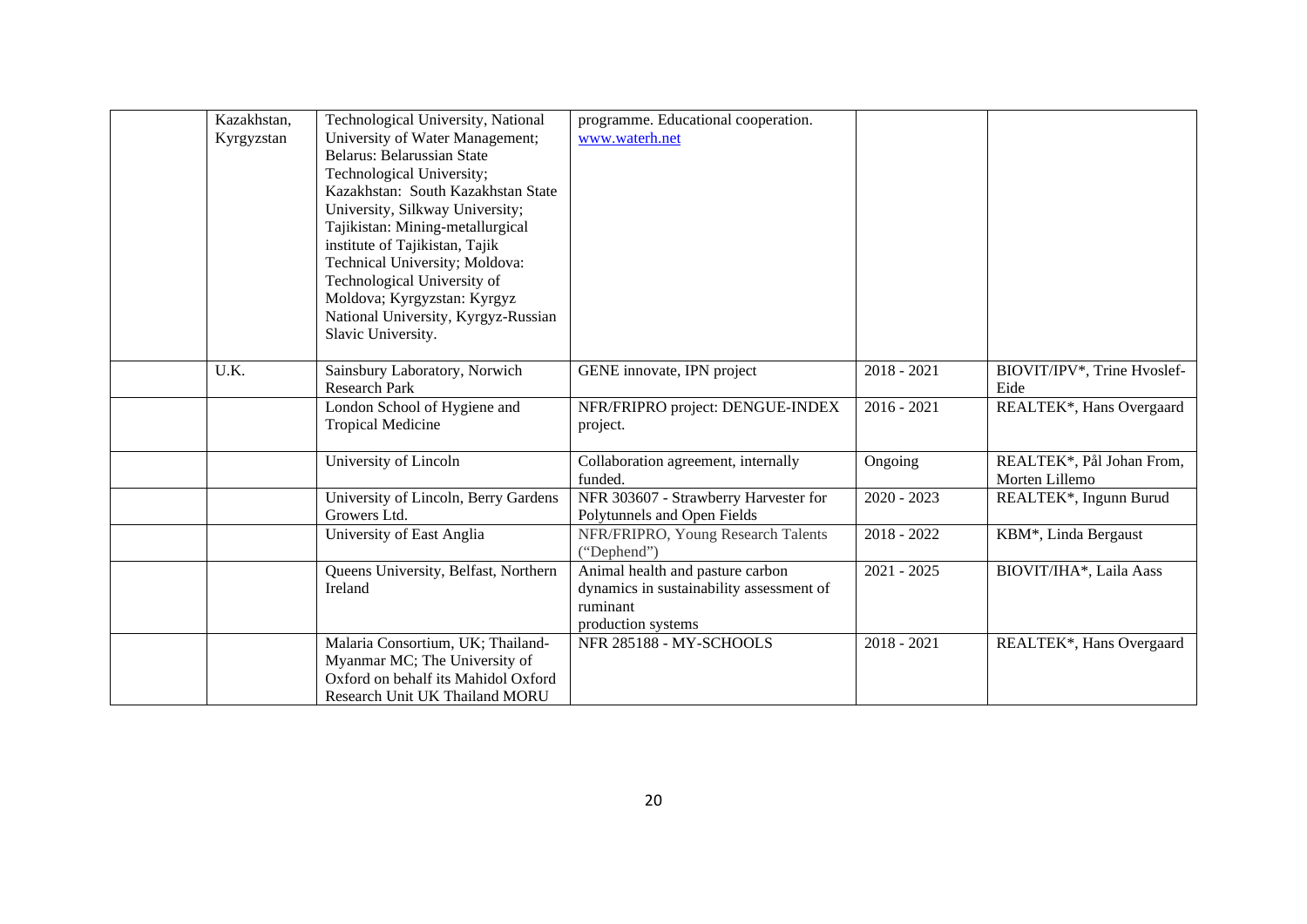|                                  | UK, Germany,<br>the<br>Netherlands,<br>France, Italy,<br>Greece, Spain,<br>Poland | 24 partners                                                                                                                                                                                                                       | H2020-SFS-2018-2. EU Project nr<br>817923; AQUA-FAANG: Advancing<br>European Aquaculture by Genome<br><b>Functional Annotation</b>          | $2019 - 2023$ | BIOVIT/IHA*, Sigbjørn Lien                     |
|----------------------------------|-----------------------------------------------------------------------------------|-----------------------------------------------------------------------------------------------------------------------------------------------------------------------------------------------------------------------------------|---------------------------------------------------------------------------------------------------------------------------------------------|---------------|------------------------------------------------|
|                                  | Denmark,<br>Switzerland,<br>Sweden                                                | Københavns Univeristet, Swiss<br>Federal Institute for Forest, Snow and<br>Landscape Research WSL,<br>Nordregio.                                                                                                                  | ESPON DIGIPLAN, WP for the cases of<br>Norway, France, Italy.                                                                               | $2020 - 2021$ | LANDSAM/BYREG*,<br>Marius Grønning (WP leader) |
|                                  | Germany                                                                           | Universität Bonn, (in Norway:<br>NTNU, OSC, NINA, Stranda<br>commune, Fjord commune,<br>Statsforvalteren i Møre og Romsdal,<br>Møre og Romsdal fylkeskommune,<br>Ålesund Kunnskapspark, Stiftelsen<br>Geirangerfjorden verdsarv). | NFR 320627, kompetanse og<br>samarbeidsprosjekt, TwinFjord WP3                                                                              | 2021 - 2024   | LANDSAM/BYREG*,<br>Marius Grønning (WP leader) |
|                                  | France,<br>Denmark                                                                | Université Rennes 2, ENSAS<br>Strasbourg, Normandy Chair for<br>Peace, Aalborg Universitet, Nordland<br>fylkeskommune, Indre Østfold<br>kommune, Bergen kommune.                                                                  | NFR 326968, Samarbeidsprosjekt for å<br>møte utfordringer i samfunn og næringsliv,<br>LandTime WP1                                          | $2021 - 2025$ | LANDSAM/BYREG*,<br>Marius Grønning (WP leader) |
| <b>CENTRAL</b><br><b>AMERICA</b> | Mexico                                                                            | International Maize and Wheat<br>Improvement Center (CIMMYT)                                                                                                                                                                      | NFR project "Reliable and efficient high-<br>throughput phenotyping to accelerate<br>genetic gains in Norwegian plant breeding<br>(vPheno)" | $2017 - 2022$ | BIOVIT/IPV*, Morten<br>Lillemo                 |
|                                  |                                                                                   | International Maize and Wheat<br>Improvement Center (CIMMYT)                                                                                                                                                                      | SusCrop ERA-NET project WheatSustain<br>"Knowledge-driven genomic predictions<br>for sustainable disease resistance in wheat"               | 2019 - 2022   | BIOVIT/IPV*, Morten<br>Lillemo                 |
|                                  |                                                                                   | International Maize and Wheat<br>Improvement Center (CIMMYT)                                                                                                                                                                      | NFR project "Phenotyping for healthier<br>and more productive wheat crops"                                                                  | $2021 - 2025$ | BIOVIT/IPV*, Morten<br>Lillemo                 |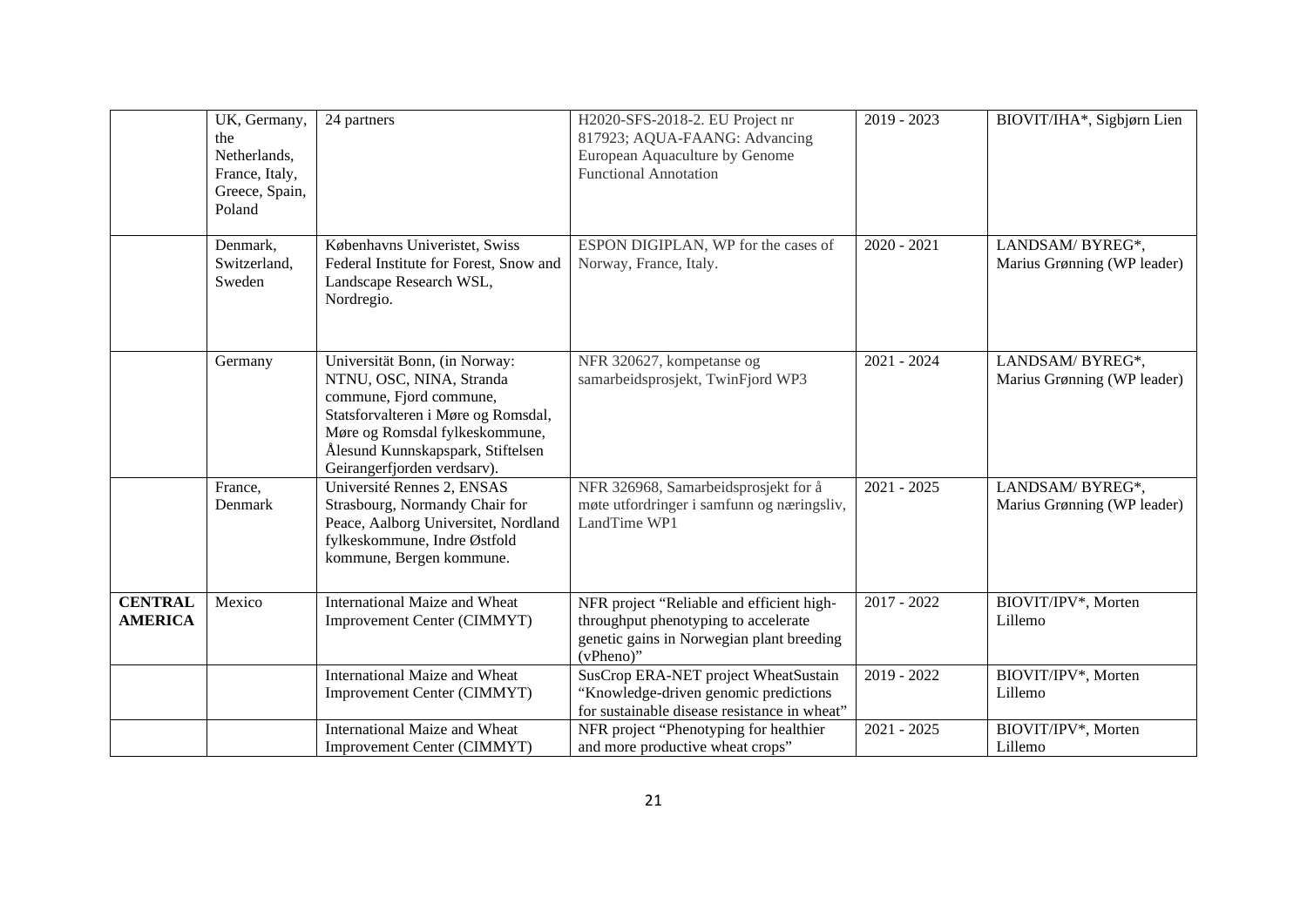|                                |               | International Maize and Wheat                                                                                                                                                                                                                                                                                                                                                                                                            | NFR project "Sustainable management of                                                                                                                                                                                                        | $2020 - 2024$ | BIOVIT/IPV*, Morten       |
|--------------------------------|---------------|------------------------------------------------------------------------------------------------------------------------------------------------------------------------------------------------------------------------------------------------------------------------------------------------------------------------------------------------------------------------------------------------------------------------------------------|-----------------------------------------------------------------------------------------------------------------------------------------------------------------------------------------------------------------------------------------------|---------------|---------------------------|
|                                |               | Improvement Center (CIMMYT)                                                                                                                                                                                                                                                                                                                                                                                                              | rust diseases in wheat"                                                                                                                                                                                                                       |               | Lillemo                   |
| <b>SOUTH</b><br><b>AMERICA</b> | <b>Brazil</b> | PUC (Pontifical Catholic University<br>of Rio de Janeiro)                                                                                                                                                                                                                                                                                                                                                                                | DIKU - UTFORSK 2016 - Long-term<br>project funding – Project document"<br>"UTF-2016-long-term/10097 - Vision-<br>based control with applications to robotic<br>systems                                                                        | $2017 - 2021$ | REALTEK*, Pål Johan From  |
|                                |               | The Institute of Physics of São<br>Carlos, University of São Paulo<br>(USP), Prof. Igor Polikarpov                                                                                                                                                                                                                                                                                                                                       | Collaborating partners project<br>"Unravelling the secrets of oxidative<br>biomass decomposition"                                                                                                                                             | $2018 - 2021$ | KBM*; Vincent Eijsink     |
|                                |               | Federal University of Amazonas<br>(MoU), Federal University of Rio<br>Grande do Norte (MoU). Other<br>partners: National Institute for<br>Amazonian Research, Museu<br>Paraense Emílio Goeldi (Goeldi<br>Museum), Federal University of<br>Santa Catarina, Federal University of<br>Para, Federal University of Mato<br>Grosso, Federal University of Santa<br>Maria, Federal University of Paraiba,<br>State University of Mato Grosso. | NFR-funded project "Cascading<br>consequences of hunting and fishing for<br>ecosystem services in Amazonian forests<br>$(PI)$ – "ABC expeditions"                                                                                             | 2019 - 2024   | MINA*, Torbjørn Haugaasen |
|                                |               | Federal University of Amazonas,<br>Federal University of Para, National<br>Institute for Amazonian Research,<br>INPE - Brazilian Space Agency,<br>University of Sao Paulo, Instituto<br>Jurua (IJ)                                                                                                                                                                                                                                       | NFR/Biodiversa. "Balancing biodiversity<br>conservation with development in<br>Amazonian wetlands" (WP leader)                                                                                                                                | $2019 - 2023$ | MINA*, Torbjørn Haugaasen |
|                                |               | Federal University of Para, Federal<br>Rural University of Amazonia,<br>Goeldi Museum                                                                                                                                                                                                                                                                                                                                                    | NFR/INTPART, "SAMBA - Scaling<br>Advanced Methods for Biodiversity<br>Assessments"                                                                                                                                                            | $2021 - 2026$ | MINA*, Torbjørn Haugaasen |
|                                |               |                                                                                                                                                                                                                                                                                                                                                                                                                                          | "Measuring biodiversity dynamics using<br>environmental DNA and metabarcoding:<br>establishing baselines and monitoring<br>recovery in affected ecosystems". Funded<br>by Norsk Hydro/Biodiversity Research<br>Consortium Brazil-Norway (BRC) | $2021 - 2024$ | MINA*, Torbjørn Haugaasen |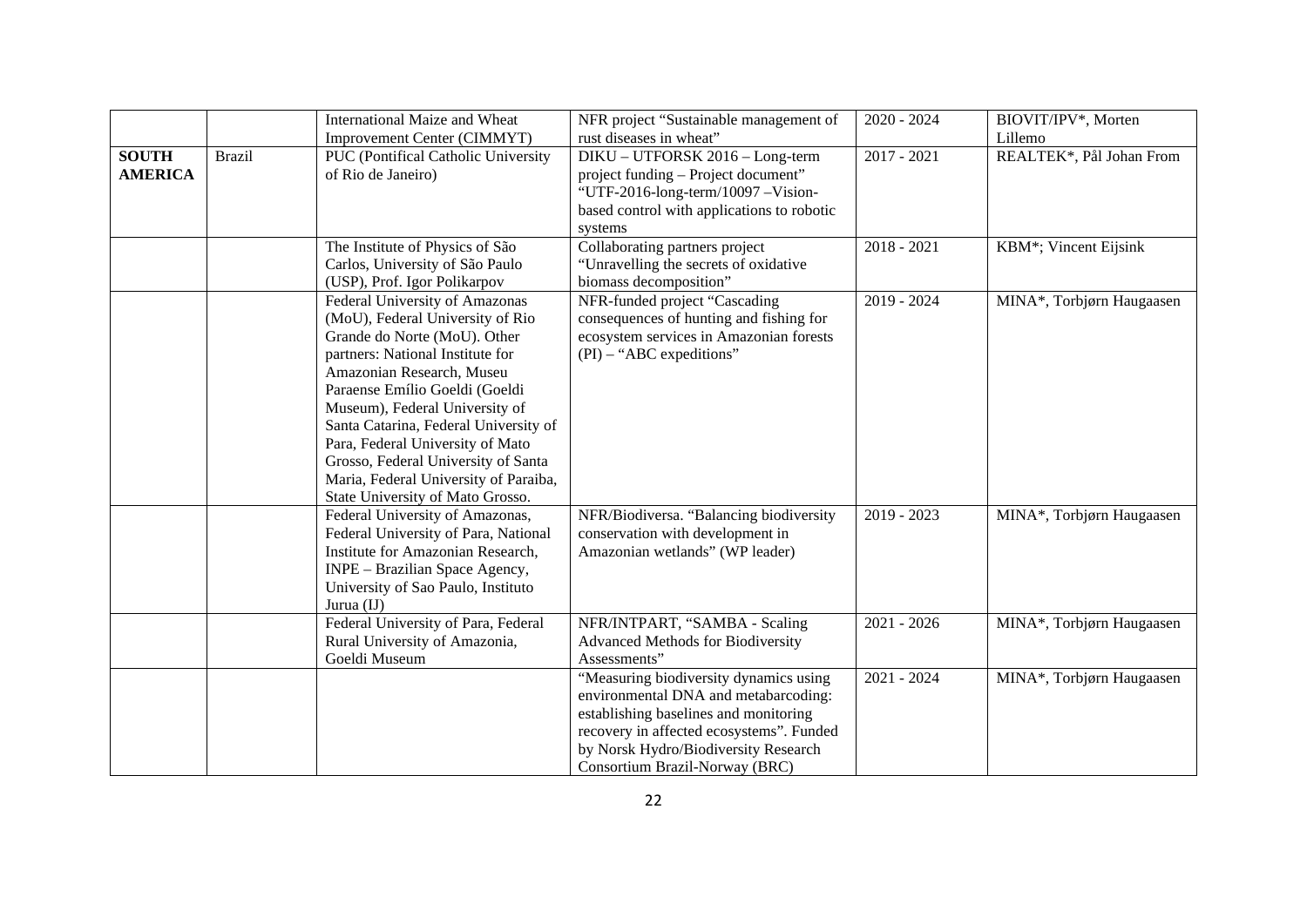|                                |                               |                                                                                               | River Guardians: Community-based<br>conservation of Amazonian aquatic                                                                                                                                                                                                                                                                                                                  | $2021 - 2022$ | MINA*, Torbjørn Haugaasen              |
|--------------------------------|-------------------------------|-----------------------------------------------------------------------------------------------|----------------------------------------------------------------------------------------------------------------------------------------------------------------------------------------------------------------------------------------------------------------------------------------------------------------------------------------------------------------------------------------|---------------|----------------------------------------|
|                                |                               |                                                                                               | megafauna. Funded by National<br>Geographic Society                                                                                                                                                                                                                                                                                                                                    |               |                                        |
|                                |                               |                                                                                               | Amazon waterbird migrations.<br>https://tropicalecology.wixsite.com/trecol<br>Funded by National Geographic Society                                                                                                                                                                                                                                                                    | $2021 - 2022$ | MINA*, Torbjørn Haugaasen              |
|                                | Chile                         | University of Santiago de Chile,<br>Pontifical Catholic University of<br>Valparaíso           | NFR 294821 Trained immunity and<br>nutritional programming for resilient<br>salmon                                                                                                                                                                                                                                                                                                     | $2019 - 2023$ | BIOVIT/IHA*, Margareth<br>Øverland     |
| <b>NORTH</b><br><b>AMERICA</b> | Canada                        | Univ. of British Columbia and<br>several others:<br>http://ibis.geog.ubc.ca/itex/             | The International Tundra Experiment:<br>network of researchers examining the<br>impacts of warming on tundra ecosystems.<br>Research teams at more than two dozen<br>sites throughout the world carry out<br>similar, multi-year manipulation<br>experiments that allow them to examine<br>vegetation change across the tundra biome.<br>National, IASC (workshops), IPY<br>syntheses. | Ongoing       | MINA*, Kari Klanderud                  |
|                                |                               | Agriculture and Agri-Food Canada                                                              | SusCrop ERA-NET project WheatSustain<br>"Knowledge-driven genomic predictions"<br>for sustainable disease resistance in wheat"                                                                                                                                                                                                                                                         | $2019 - 2022$ | BIOVIT/IPV*, Morten<br>Lillemo         |
|                                |                               | Lethbridge Research Centre<br>Agriculture and Agri-Food Canada                                | Norwegian Research Council (NFR)<br>funded. NFR-296204. Developing an<br>industry standard for use of 3-NOP as a<br>strategy to reduce methane emission from<br>Norwegian cattle                                                                                                                                                                                                       | $2019 - 2023$ | BIOVIT/IHA*, Margrete<br>Eknæs         |
|                                |                               | University of Toronto                                                                         | <b>Bilateral collaboration</b>                                                                                                                                                                                                                                                                                                                                                         | Ongoing       | KBM*, Vincent Eijsink                  |
|                                | Canada,<br>Finland,<br>Norway | Polytechnique Montréal, Canada<br>Aalto University (Finland)<br>University of Tromsø (Norway) | "WALKMORE" Norwegian Research<br>Council (NFR 301992). Advisory<br>committee: Edvard Owen Polytechnique<br>Montréal Canada, Marketta Kyttä from the<br>Aalto University (Finland), Torill Nyhus<br>from the University of Tromsø                                                                                                                                                       | $2020 - 2024$ | LANDSAM/BYREG*,<br>Harpa Stefansdottir |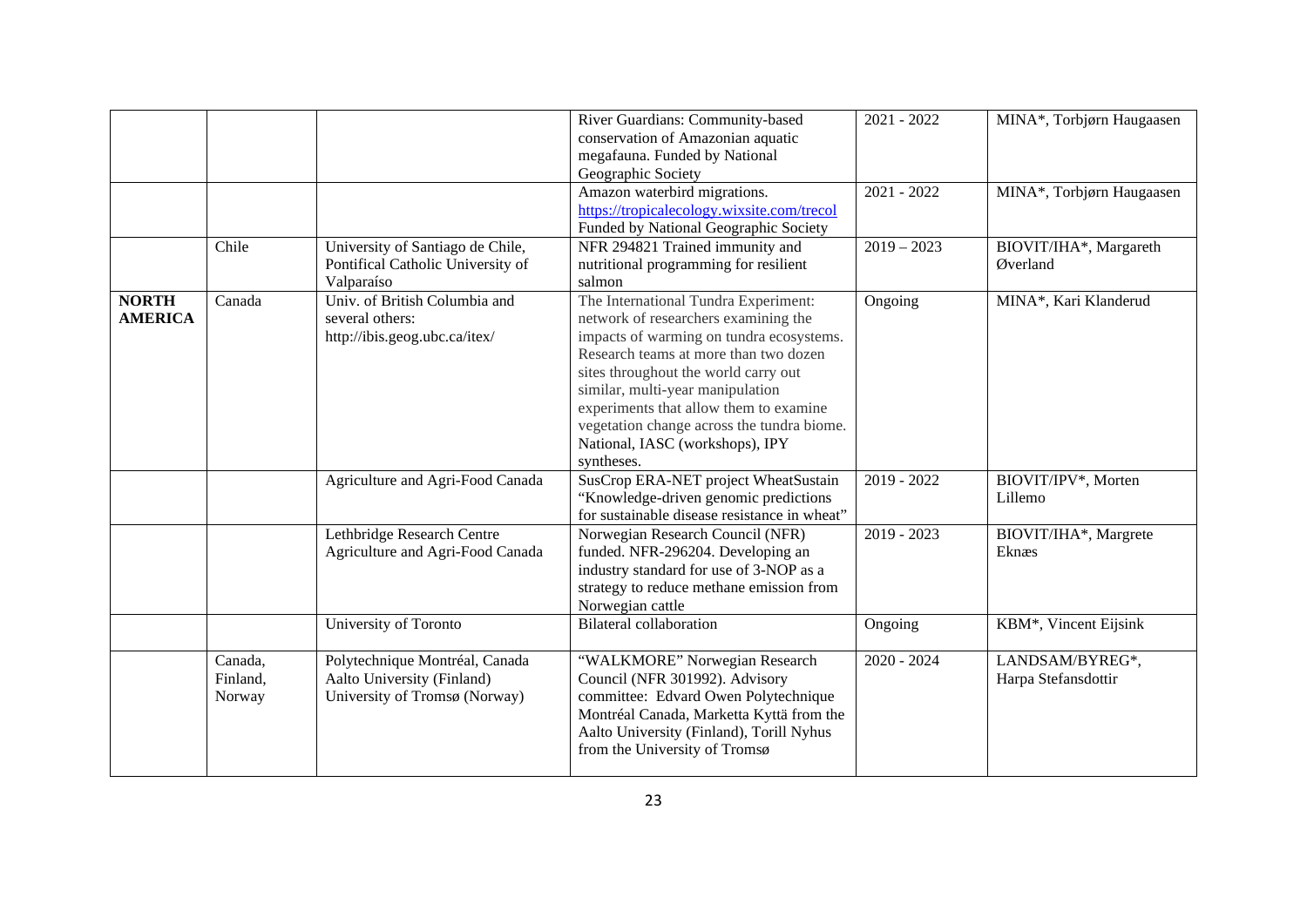| <b>USA</b>                   | University of Minnesota (NOCC<br>collaboration agreement)                                                                                                                                                  | Research projects, student exchange<br>(Tripartite agreement between UMN,<br>NMBU, UiO).                                                                                   | $2019 - 2023$     | Coordinated by NMBU's<br><b>Research Support Office</b><br>(contact Joanna Boddens-<br>Hosang) |
|------------------------------|------------------------------------------------------------------------------------------------------------------------------------------------------------------------------------------------------------|----------------------------------------------------------------------------------------------------------------------------------------------------------------------------|-------------------|------------------------------------------------------------------------------------------------|
|                              | University of Minnesota (NOCC<br>collaboration agreement)                                                                                                                                                  | Research project, "Metric and framework<br>for quantifying antimicrobial resistance<br>selection pressures within aquatic<br>environmental interfaces"                     | $2018 - 2021$     | VET*, Henning Sørum                                                                            |
|                              | University of Minnesota (NOCC<br>collaboration agreement)                                                                                                                                                  | Research project, "Characterization of<br>Resistance Mechanisms to Antibiotics and<br>Antimicrobial Peptides"                                                              | $2018 - 2022$ (?) | KBM*, Dzung Diep                                                                               |
|                              | University of Minnesota (NOCC<br>collaboration agreement)                                                                                                                                                  | Research project "SALMINT: Metabolic<br>interactions in Atlantic salmon gut<br>microbiotas and their effects on<br>community structure"                                    | $2020 - 2022$     | KBM*, Jon Olav Vik                                                                             |
|                              | University of Minnesota (NOCC<br>collaboration agreement)                                                                                                                                                  | Research project "Dirt against colon<br>cancer: Does a microbially diverse<br>environment infer cancer protection<br>through epigenetic reprogramming of<br>immune cells?" | $2020 - 2022$     | VET*, Preben Boysen                                                                            |
|                              | University of Minnesota (NOCC<br>collaboration agreement)                                                                                                                                                  | Research project "Early-life experiences -<br>a lifetime of ovine microbiota?"                                                                                             | $2020 - 2022$     | VET*, Clare Phythian/Adam<br>Martin                                                            |
|                              | University of Minnesota                                                                                                                                                                                    | NFR project "Phenotyping for healthier<br>and more productive wheat crops"                                                                                                 | $2021 - 2025$     | BIOVIT/IPV*, Morten<br>Lillemo                                                                 |
|                              | University of Minnesota, Driscoll<br>Strawberry Associates Inc.                                                                                                                                            | NFR 303607 - Strawberry Harvester for<br>Polytunnels and Open Fields                                                                                                       | 2020-2023         | REALTEK*, Ingunn Burud                                                                         |
|                              | <b>Boston University</b>                                                                                                                                                                                   | NFR project "Reliable and efficient high-<br>throughput phenotyping to accelerate<br>genetic gains in Norwegian plant breeding<br>(vPheno)"                                | $2017 - 2021$     | BIOVIT/IPV*, Morten<br>Lillemo                                                                 |
|                              | CPAC, Washington State University                                                                                                                                                                          |                                                                                                                                                                            | Ongoing           | KBM*, Elling-Olav Rukke                                                                        |
| Canada, USA,<br>China, Japan | 7 partners, 5 countries. University of<br>British Columbia (CA), University of<br>Washington and Michigan State<br>University (USA), Qingdao<br>Technological University (CN),<br>Hokkaido University (JP) | NFR, INTPART programme phase I & II.<br>www.MEMPREX.org                                                                                                                    | $2020 - 2023$     | REALTEK*, Harsha<br>Ratnaweera                                                                 |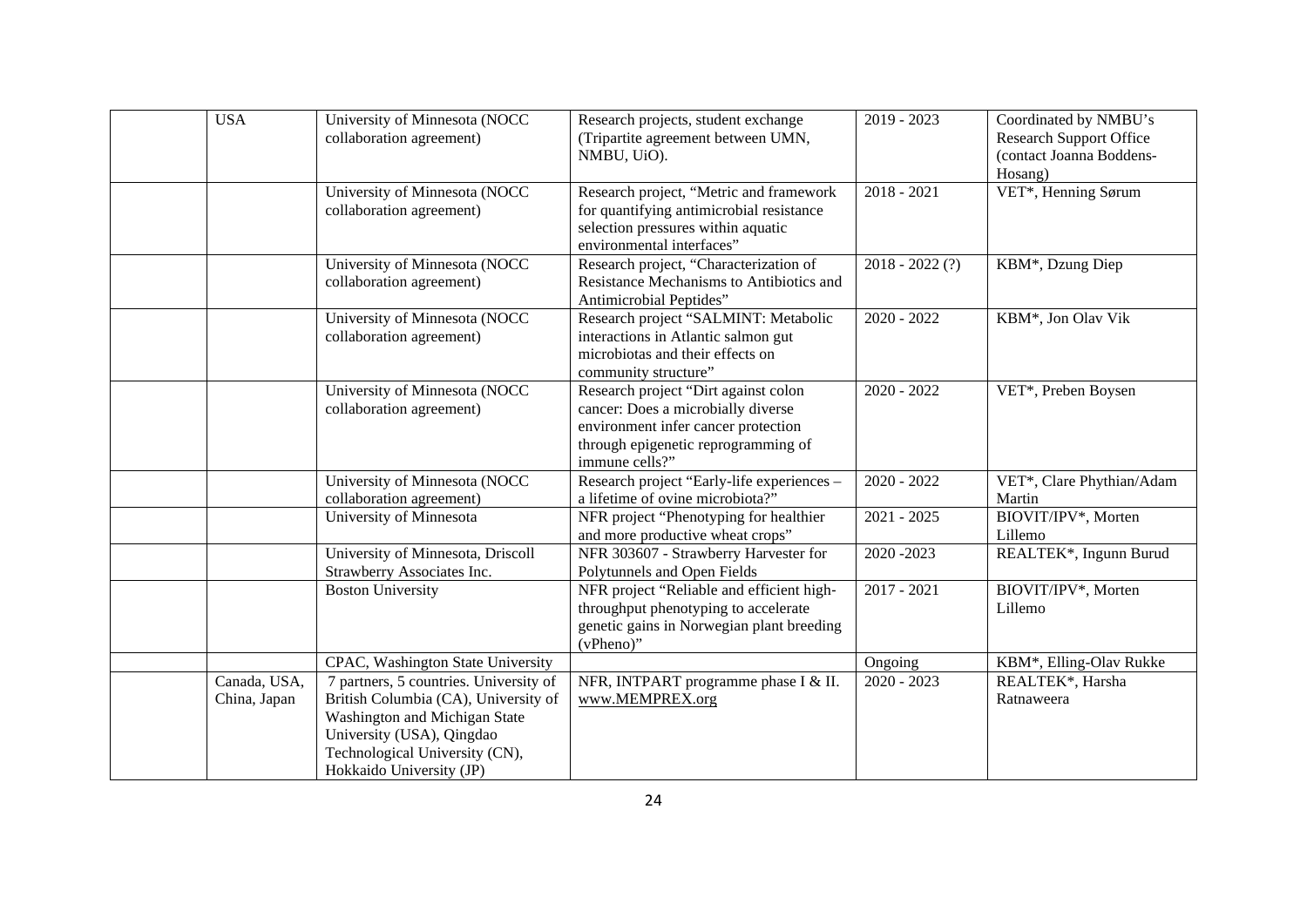| Canada, USA | University of Calgary (CA),       | AECo - Advancing ElectroCOagulation   | $2018 - 2023$ | REALTEK* Zakhar Maletskyi |
|-------------|-----------------------------------|---------------------------------------|---------------|---------------------------|
|             | Columbia University (US)          | for water safety and circularity,     |               |                           |
|             |                                   | www.aeco-project.org                  |               |                           |
| <b>USA</b>  | State University of New York,     | Managing nanoparticles and use of     | $2019 - 2021$ | REALTEK*, Harsha          |
|             | Stoney Brook, USA.                | nanotechnology in water               |               | Ratnaweera                |
|             |                                   | (NANOWATER), funded by DIKU           |               |                           |
|             | University of Wisconsin           | NFR 294821 Trained immunity and       | $2019 - 2023$ | BIOVIT/IHA*, Margareth    |
|             |                                   | nutritional programming for resilient |               | Øverland                  |
|             |                                   | salmon                                |               |                           |
|             | Rice University                   | NFR/FRIPRO                            | $2020 - 2023$ | MINA*, Richard Bischof    |
|             | Duke University                   | US-funded                             | $2018 - 2021$ | MINA*, Erik Aschehoug     |
|             |                                   | NFR/FRIPRO project: DENCLIM project   | $2018 - 2021$ | REALTEK*, Hans Overgaard  |
|             | UNT Health Science Center, Texas, |                                       |               |                           |
|             | <b>USA</b>                        |                                       |               |                           |
|             | Wesleyan University               | NFR 289518 - DeepHyperSpec            | $2019 - 2022$ | REALTEK*, Achim Kohler    |

## **\*Abbreviations of NMBU faculties/departments:**

Faculty of Biosciences (BIOVIT):

- IPV: Dept. of Plant Sciences
- IHA: Dept. of Animal and Aquacultural Sciences

Faculty of Landscape and Society (LANDSAM):

- Department of Urban and Regional Planning
- Department of Property and Law
- Department of Public Health Science
- Department of Landscape Architecture
- Dept. of International Environment and Development Studies, Noragric

Faculty of Science and Technology (REALTEK)

Faculty of Environmental Sciences and Natural Resource Management (MINA)

Faculty of Chemistry, Biotechnology and Food Science (KBM)

School of Economics and Business (HH)

Faculty of Veterinary Medicine (VET):